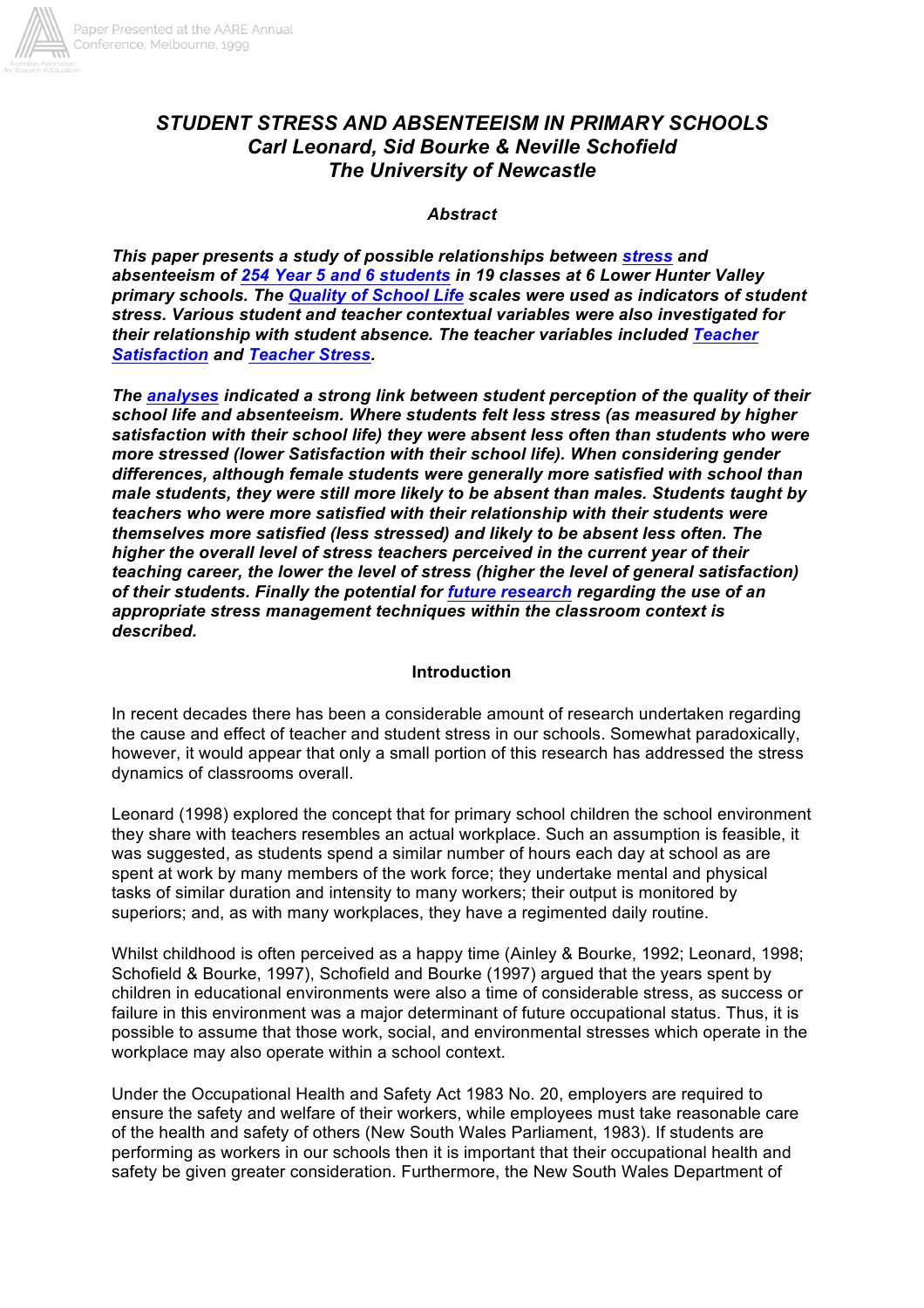

Education and Training has stated that the duty of care owed by it to students, and carried out through its employees (teachers), involves teachers providing a safe learning environment for their students and taking reasonable measures to protect students against foreseeable risk and harm (New South Wales Department of Education and Training, 1998). This duty of care is derived from the special nature of the relationship between students and teachers and arises whenever a teacher/student relationship exists. Stress would certainly fit into the category of potential or foreseeable harm and thus teachers have a responsibility to minimise stress and hopefully prevent stress-related injuries or illness to their students.

Teachers and students function in the same environment. Many life experiences are shared, as are many potential stresses. It may well be that teachers who exhibit stress in the classroom intensify stress in the lives of their students through their actions, demeanour, emotions and personal behaviours. This transfer is important in itself but also a consequence of this can be deduced from other research which has propounded the hypothesis that stress leads to immunosuppression (Newberry, Jaikins-Madden, & Gerstenberger, 1991; Totman, 1988) which results in an individual being susceptible to viral disease, leading in some cases to a pattern of absenteeism (Donaldson, 1993; Galloway, Pankhurst, Boswell, Boswell, & Green, 1984a). In all work environments such a pattern of absenteeism is a major financial issue, but in a school setting there is also the added impact of a reduction in the quality of educational outcomes.

Some debate exists regarding the direction of causality between stress and absenteeism. For example, Firth and Britton (1989) proposed that stress led to absenteeism, while Manning and Osland (1989) argued that absenteeism led to increased stress and a cycle of deterioration. In educational environments such as schools, stress can have a negative impact on the health and well being of students. Kiecolt-Glaser and Glaser (1988) found that environmental stress in the form of examinations has a deleterious effect on the immune function of students. Hence it would appear logical to assume that in an educational context. stress leads to increased absenteeism. This hypothesis is supported by the findings of Reid (1983) that students identified institutional factors such as the difficulty of school work and teacher variables rather than factors related to their peers or home as reasons they did not attend school.

Some of the general important questions yet to be addressed fully are: Do happy teachers (less stressed and more satisfied teachers) have happier classes? Do students who perceive that the quality of their school life is high belong to classes which are generally more satisfied? Is it probable that classrooms displaying an overall pattern of dissatisfaction have higher rates of student absenteeism? What role do teachers play in determining student stress levels? And finally, do classrooms operate as complex work systems due to the interaction of various student and teacher variables?

## **Review of Literature**

## **Definition of Stress**

For this study stress has been conceptualised as a nonspecific response of the body which is a natural and often essential reaction until it has accrued to a level that is beyond the individual's ability to cope, promoting reactions which are often abnormal and irrational (Alsop & McCaffrey, 1993; Gill, 1983; Greenhaus & Parasuraman, 1987; Lazarus & Folkman, 1984). The implications of this definition are that pressure and strain on the body induced by the reactions of the individual to stress accompany the response of the body to stress.

Further, the study was confined to the area of work-related stress and thus it was important to make the distinction between occupational stress and other forms of stress. As with all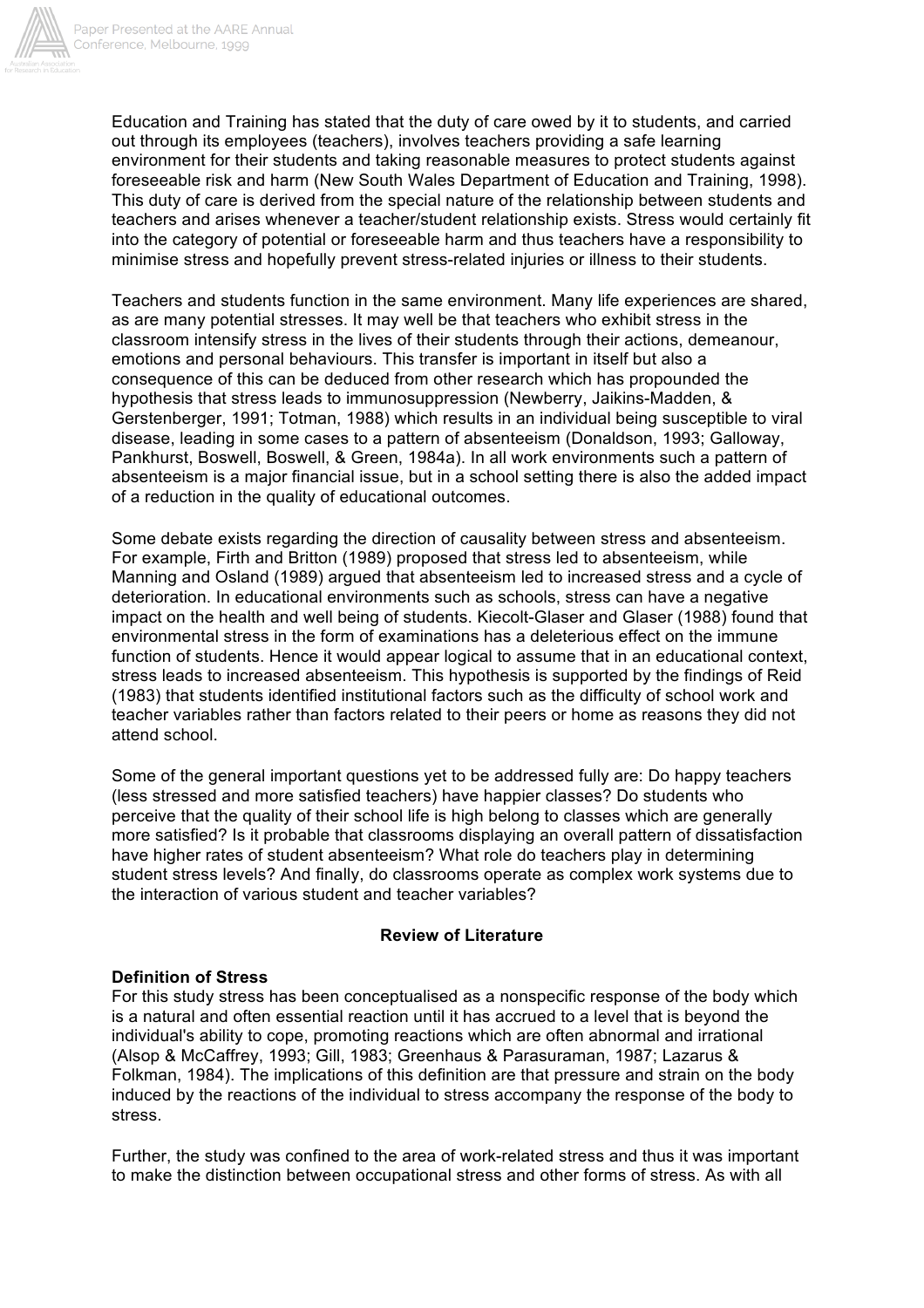

forms of stress that exceed an individual's ability to cope, stresses which operate in the workplace pose a serious threat to the health of individuals in that organisation and hence to productivity. In the workplace, stress up to a certain level results in improved job performance, but after this point performance is diminished, and is often associated with a deterioration in worker health (Pelletier, 1984; Workcover Authority of New South Wales, 1996).

A job stressor is an event or environmental condition in the workplace that provokes tension or anxiety (Beehr & Franz, 1987). Three categories are often used to describe the sources of stress in the workplace:

1. Organisational demands - job role, relationships and interpersonal demands, career development, structure and climate;

2. Extra-organisational demands - interaction of life and work events; and,

3. Individual characteristics - physiological, psychological, and behavioural responses to stress.

(Groen & Bastiaans, 1975; Ianni & Reuss-Ianni, 1983; Sutherland & Cooper, 1988.) The nature of the individual and their occupation may impact on the symptoms of stress exhibited by that particular person. Sources of stress in a particular job, together with individual/personality characteristics may be indicators of the presentation of stress in a variety of forms. These forms include job dissatisfaction, mental ill health, physical ill health (including high blood pressure), burnout, cardiovascular disease, gastrointestinal disorders, accident occurrence, alcohol and substance abuse, social/emotional problems, reduced productivity and, importantly for this study, absenteeism. (Farber, 1983; Greenhaus & Parasuraman, 1987; Pelletier, 1984; Sutherland & Cooper, 1988). Similarly Johnson (1986) reported that occupational stress was linked to a wide range of physical problems, chronic illnesses, and importantly, the frequency of accidents.

A survey of almost 10 000 Australian workers found that one in four workers took time off due to stress at work in the twelve months preceding the study, while 60 percent of subjects reported symptoms such as headaches, tiredness, anger and sleep difficulties (Australian Council of Trade Unions, 1998). Males reported more indigestion, ulcers, distrustful feelings, increased blood pressure, increased smoking and/or alcohol abuse, while female workers reported significantly more continual tiredness, cramps, headaches, and sleeplessness. One in four workers identified management issues such as lack of communication and consultation, increased workload, restructuring and organisational change, and lack of job security as the most stressful conditions at work (Australian Council of Trade Unions, 1998). Whilst the relevance of these findings for teachers is obvious, what is not so obvious is the implication for students. Greater consideration of the impact on students of teachers exhibiting these stress symptoms in the classroom would appear vital. If students are considered to be surrogate workers and hence experiencing work related stress, the nature and symptoms of stress for students in the school environment would also appear to require further examination.

## **Student Stress, Satisfaction and Absenteeism**

There is some research evidence to support the argument presented in the introductory section that school is a surrogate workplace for students (Forman & O'Malley, 1984; Schofield & Bourke, 1997). Student stress sources, identified in the literature, can be categorised into four categories: Physical Environment - ventilation, repetitive tasks, potential for violence, confined spaces (Workcover Authority of New South Wales, 1996); Assessment - school work, competition, tests (Dickey & Henderson, 1989; Elias, 1989;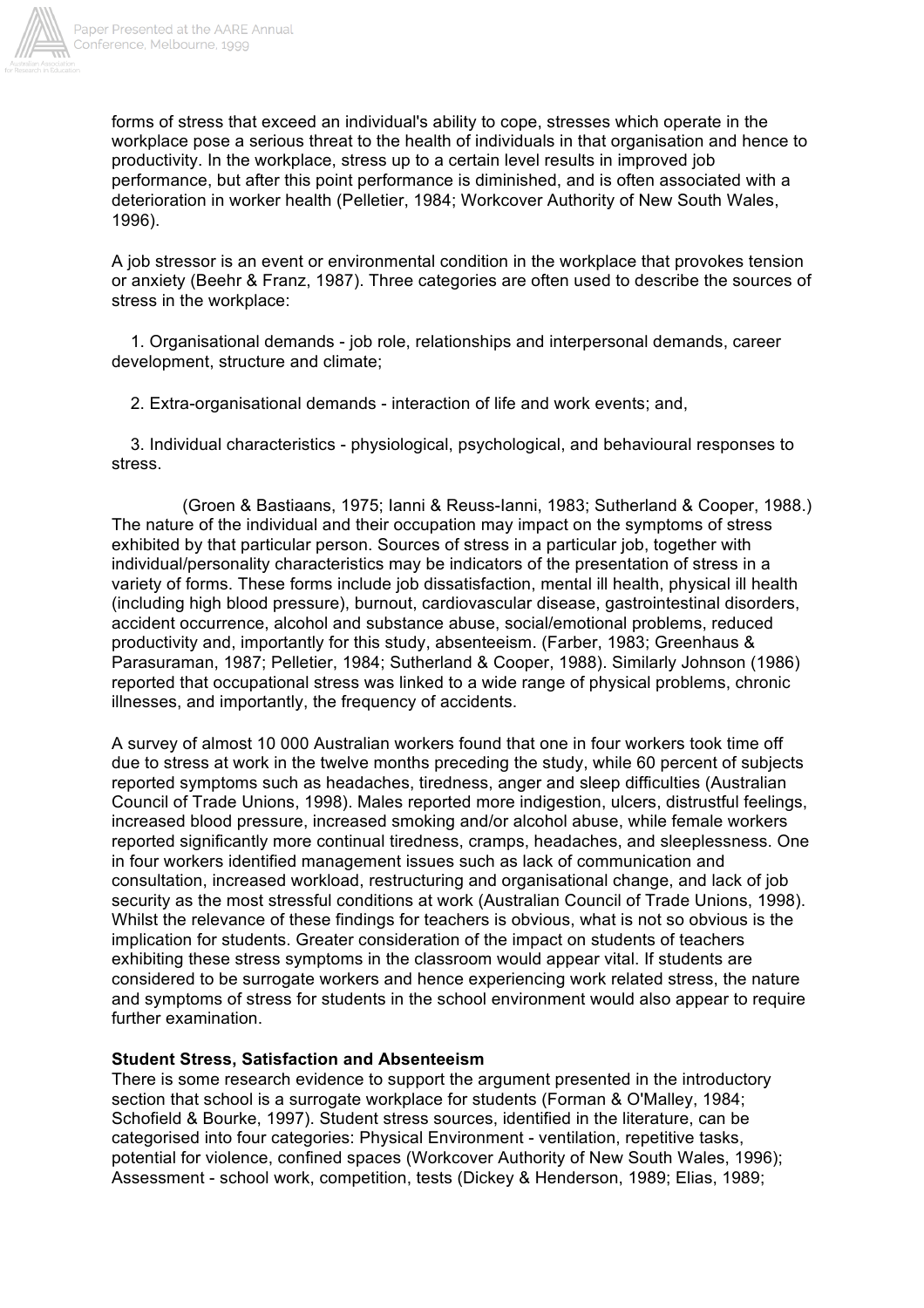

Elkind, 1988); Management - daily structure, discipline (Elkind, 1988), and; Student-Teacher Interpersonal Relationships - peers, teachers, social interactions (Elkind, 1988). Student variables such as gender (Garton & Pratt, 1995; Longfellow & Belle, 1984), age (Carson & Bittner, 1993), and year of schooling (Waugh & Hyde, 1993), have also been found to affect students' reactions to school related stresses. Student-teacher relationshipsare a key focus of this paper and a detailed summary of the literature reviewed in this area is provided in a later section.

A relationship between student satisfaction, stress and absenteeism is evident. Increased stress has been linked to absenteeism (Kasl, 1980), poor self concept has been strongly connected to increased susceptibility to school related stress (Barker, 1987; Reed, 1984) while student absenteeism has also been associated with poor self-concept. Both male and female students with persistent patterns of absenteeism have been identified as having significantly lower self-concepts than that of their peers (Reid, 1982). Lower levels of student satisfaction with school are also identified as resulting in students being more likely to be absent (Reid, 1986; Schofield & Bourke, 1997).

The nature of assessment, reporting and intervention strategies for dealing with absenteeism utilised by the New South Wales Department of Education and Training point to a possible inconsistency in the consideration of stress as a source of truancy and absenteeism (New South Wales Department of Education and Training, 1997a). Students who want to learn have been described as the Department's primary responsibility whilst the Director-General has stated that schools are not welfare agencies (New South Wales Department of Education and Training, 1997b, p.26). These statements appear to overlook the antecedents that may be affecting students' willingness to learn such as increased stress (Dubow & Tisak, 1989; Schofield, 1995), the role schools may be playing in increasing student stress (D'Aurora & Fimian, 1988; Paykel, 1978; Phillips, 1993), and the wide reporting of the negative effect of increased stress on absenteeism in the literature (Le Riche, 1995; Leonard, 1998, Miller, 1995; Reed, 1984; Reid, 1982; Reid, 1985; Schofield & Bourke, 1997). The importance of investigating this link unequivocally as intended in this paper is both lucid and pertinent. Furthermore a model of analysis has been developed, and presented below involving the investigation of various student and teacher background variables and questionnaire measures, which, it is expected, will provide valuable information regarding both student and teacher stress, satisfaction and absenteeism.

## **Teacher Stress, Satisfaction and Absenteeism**

There is little doubt that teaching is a stressful occupation (Laughlin, 1984; McCormick & Solman, 1993; Otto, 1986). Compared to other occupations, some of the contemporary evidence suggests that teaching is becoming increasingly stressful and is one of leading occupations for work related stress (Australian Council of Trade Unions, 1998; Bransgrove, 1991; Johnstone, 1993).

Individual characteristics, environmental factors and organisational structure have been identified in the literature as being the three affective domains of teacher stress (Groen & Bastiaans, 1975; Ianni & Reuss-Ianni, 1983; Monfries & Hazel, 1995; Sutherland & Cooper, 1988). In terms of teacher stress research in Australasia, environmental and organisational stress sources are well reported (Australian Council of Trade Unions, 1998; Cavanough, 1997; Chiu, Hosking, Fitzwater, & McKenzie, 1986; Dewe, 1986; Galloway, Pankhurst, Boswell, Boswell, & Green, 1984b; Jongeling & Lock, 1993; O'Connor & Clarke, 1990; Schofield & Bourke, 1997; Smith & Bourke, 1992; Van Schoubreck & Tuetteman, 1986). A surprising result, however, is the lack of reporting by teachers of individual characteristics as a source of increased stress.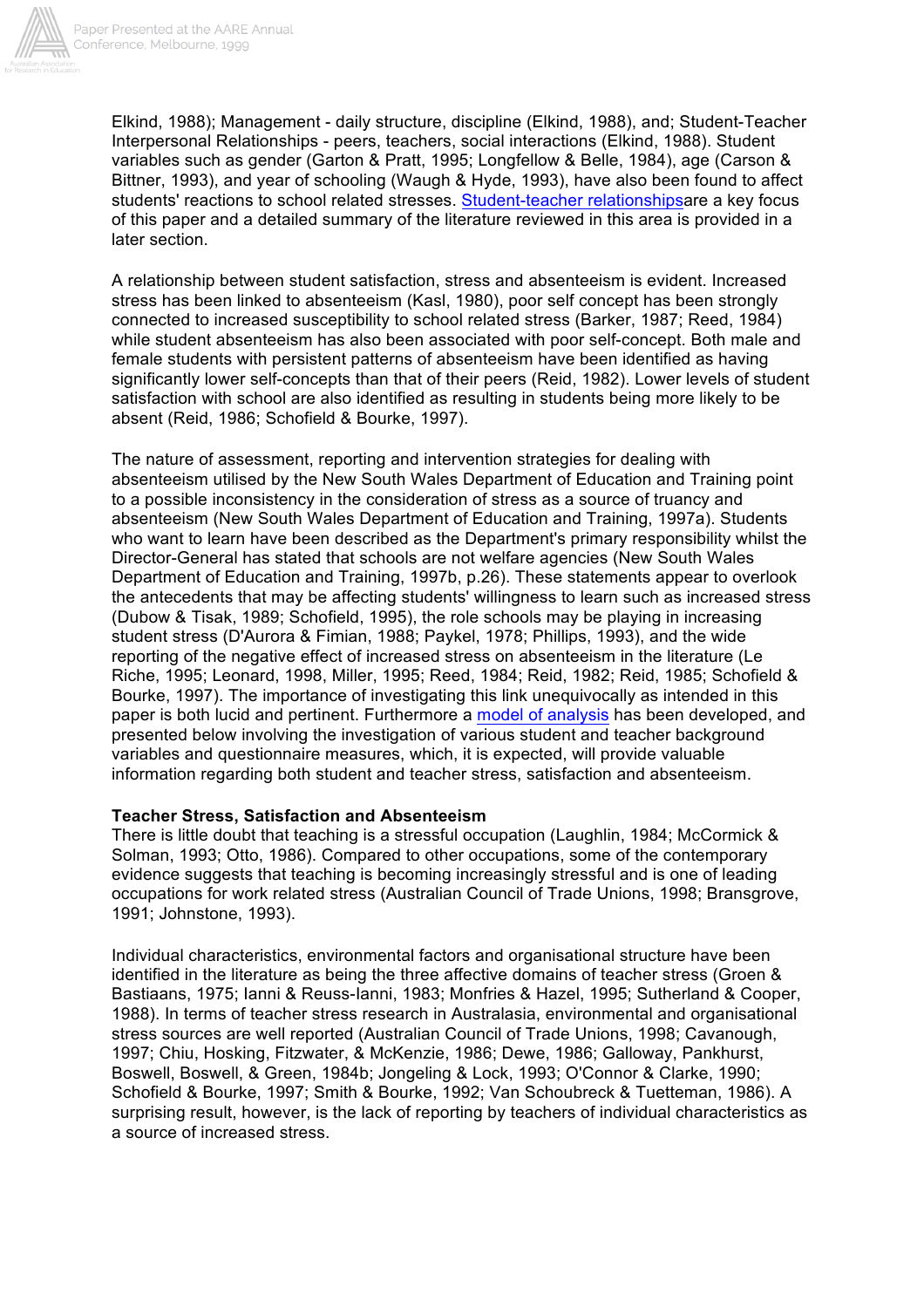

A number of researchers have attempted to classify occupational stress sources in teaching (Farber, 1983; Johnstone, 1993; Laughlin, 1984; McCormick & Solman, 1993; Salo, 1995). Stress sources identified include: interpersonal relations (Farber, 1983; Salo, 1995), environmental conditions (Laughlin, 1984; Salo, 1995), time pressures (Johnstone, 1993; McCormick & Solman, 1993), role ambiguity and conflict (McCormick & Solman, 1993), and lack of appropriate training (Farber, 1983; Laughlin, 1984). Of these, time pressures and organisational change have emerged in recent literature as the most significant sources of teacher stress (Australian Council of Trade Unions, 1998; Cavanough, 1997; Schofield & Bourke, 1997).

A complex and often contradictory pattern regarding the effect of individual characteristics on teacher stress was identified in some of the teacher stress literature reviewed. Laughlin (1984), for example, found individual teacher characteristics such as gender, age, teaching orientation, position held, and qualifications to be significant predictors of occupational stress; while Kyriacou and Sutcliffe (1978) reported little association between these variables and teacher stress. Fimian and Blanton (1987) and Kieffer (1994) both identified lack of experience as a significant predictor of increased teacher stress. In contrast, Malik, Mueller and Meinke (1991) found that experience did not account for much variation in teacher stress, while Schofield and Bourke (1997) identified that more experienced teachers perceived higher levels of stress from student sources, and that males and teachers with higher teaching loads had higher stress levels. Teaching role has also been reported as having a significant impact on teacher stress, again with varying results from different researchers (Bourke & Smith, 1993; Gorrell, Bregman, Hunter & Lipscomb, 1985; Malik et al., 1991; McCormick & Solman, 1992; Moracco, D'Arienzo & Danford, 1982; Pierce & Malloy, 1990; Smith & Bourke, 1992). Whilst it is unlikely that the present paper will solve this complex issue, it will certainly add another voice to the debate.

Teacher illness has been found to increase as job stress increases (Dworkin, Haney, Dworkin & Telschow, 1990; Finlay-Jones, 1986; Fletcher & Payne, 1982; Galloway et al., 1984b; Hipps & Halpin, 1991, Otto, 1986), and to result in increased absenteeism (Schofield & Bourke, 1997). Importantly, increased teacher satisfaction has been found to have the power to mitigate the effect of increased teacher stress (Barkdoll, 1991; Hipps & Halpin, 1991; Mykletun, 1985; Smith & Bourke, 1992).

**The Link between Student and Teacher Stress, Satisfaction and Absenteeism**

The research suggested that a link between student and teacher stress exists because students and teachers operate in the same environment and many potential stresses and life experience are shared. Teachers, through their personal behaviour and responses, have been described as having a considerable impact on their students' stress levels (Bauwens & Hourcade, 1992; Gray, 1993; Kyriacou, 1987; Schultz & Heuchert, 1983). This is a significant and relevant finding with regard to the present paper as it is postulated that teacher variables, such as stress and satisfaction levels, will be causally related to student satisfaction, stress and absenteeism.

Le Riche (1995) suggested student-teacher relationships have a major impact on absenteeism. If this is the case then this area would appear to require immediate attention. The need for further investigation of stress and absenteeism in a large study in the school context is apparent. This finding was supported by Ainley and Bourke (1992) who identified significant class and school differences with regard to student satisfaction.

Stress is clearly a source of potential or foreseeable harm and thus teachers have a responsibility to minimise stress and hopefully prevent stress-related injuries or illness to their students. The Occupational Health and Safety and Duty of Care ramifications of this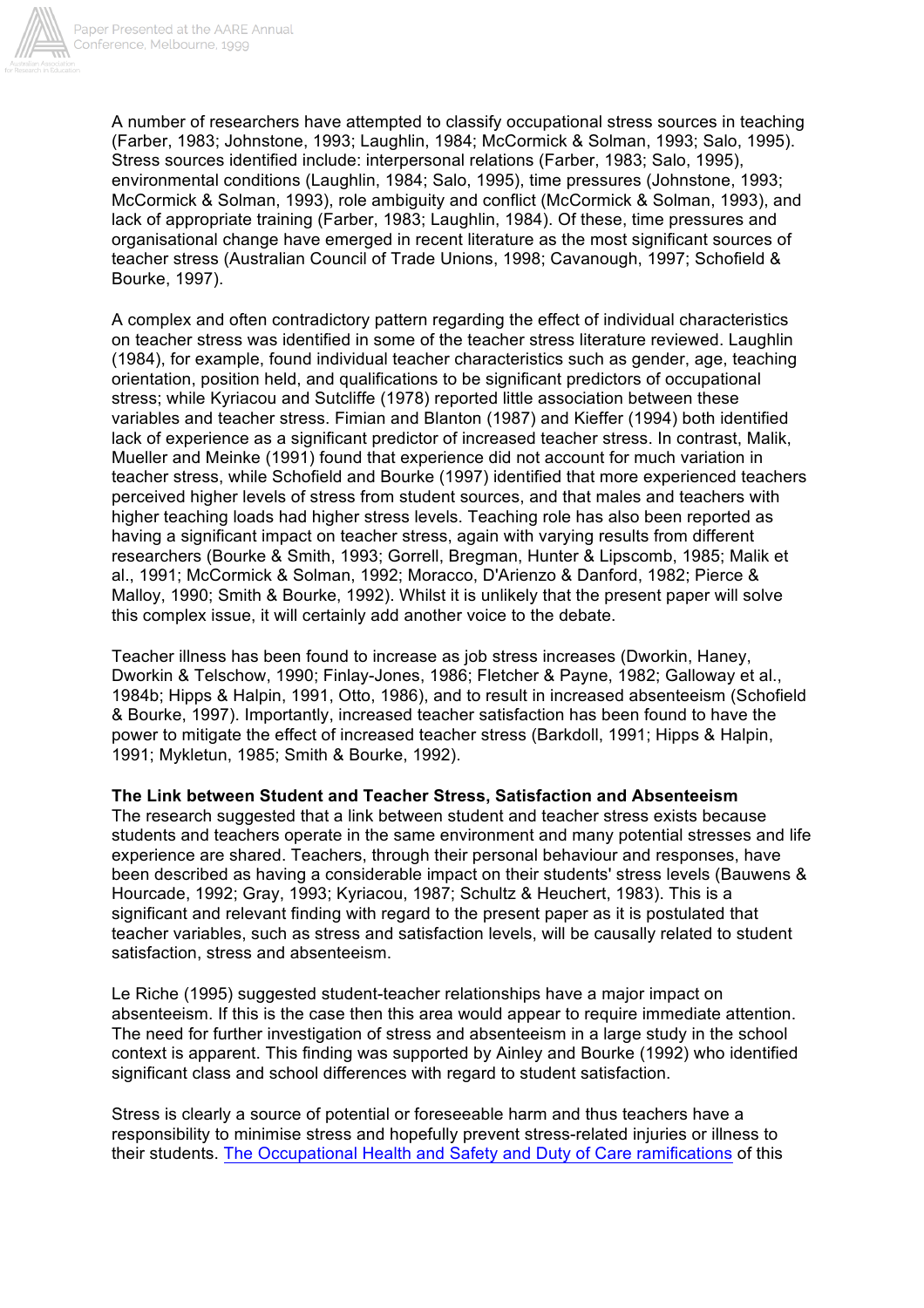

important, yet perhaps overlooked, role of teachers were highlighted in the introductory section.

Educators need to better understand how occupational stress is operating in classrooms to enable the development of classroom environments that are accommodating, yet at the same time have a strong work ethos. The model for analysis and research procedures presented below provides a possible method for pursuing this goal.

#### **Instrumentation and Method**

The set of research questions on which this paper is based relate to a proposed model of causation between student and teacher background variables and student absence.

*1.Which, if any, student and teacher variables impact on student general satisfaction levels?*

*2. Which, if any, student and teacher variables influence students' perceptions that school is a negative and*

*uninviting place?*

*3.Which, if any, student and teacher variables impact on student absenteeism?*

#### **The Student Sample**

There were 254 students at six schools in the total sample with slightly more male students than females. Almost one third of the sample were in Year 5, 42 per cent were in Year 6, and one quarter were members of composite Years 5/6 classes. The average number of days absent for students over the three-term period of the study (approximately 30 weeks) was 5.6 days. While 50 percent of the students involved in the study were absent for up to five days, less than 10 per cent of students were absent for more than ten days. Analysis of these background variables indicated that this was a representative sample of students in the Lower Hunter Valley. Students were asked to complete the primary school version of the Quality of School Life questionnaire, the use of which was reported by Ainley and Bourke (1992). Results for the present study are tabulated and briefly described below.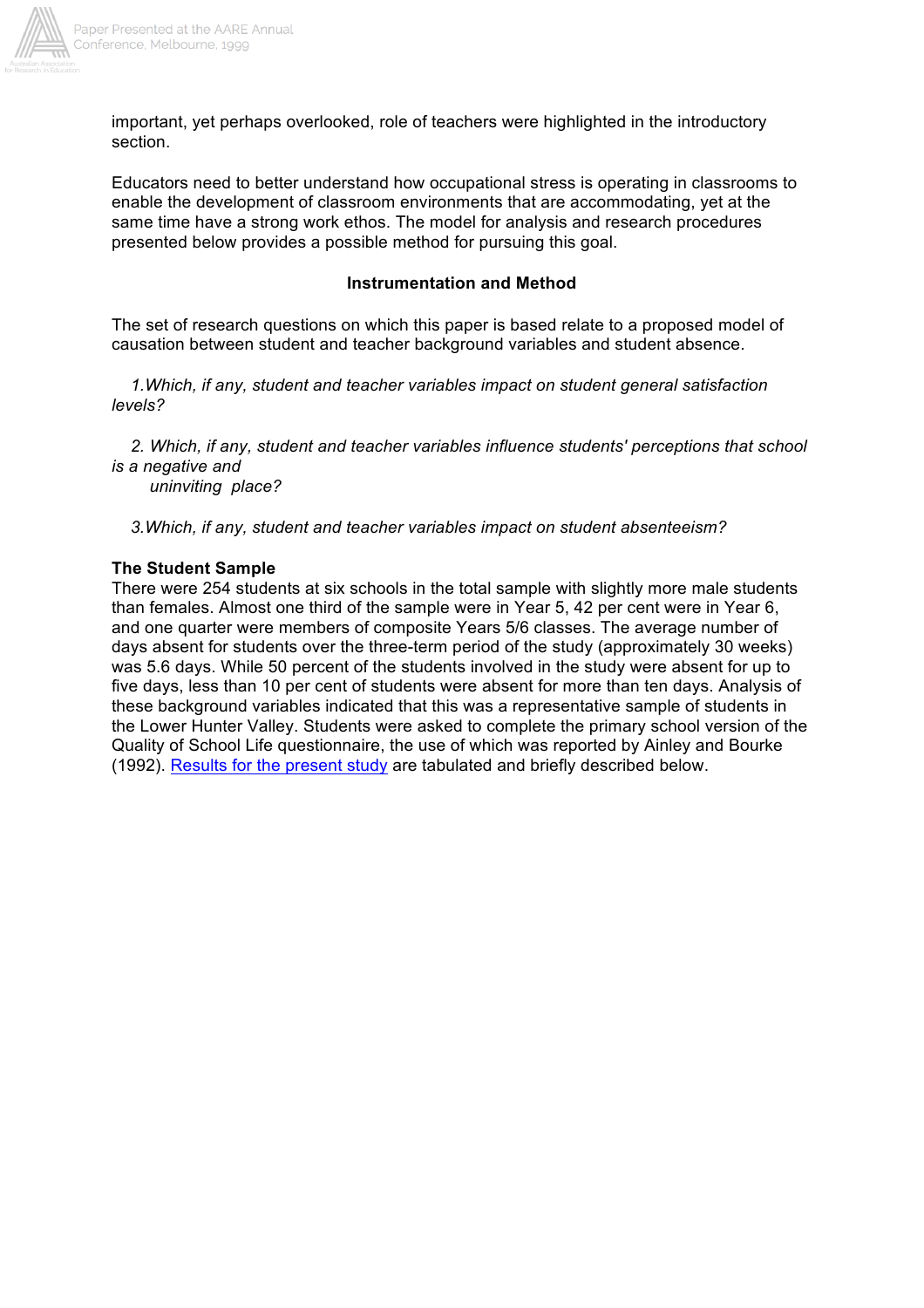

#### **Table 1 Means and standard deviations (in parentheses) for QSL Scales by School and QSL Scale Correlations with Absence (N=254)**

|                            |                |                      |                      | зсноот               |                      |                      |                      |                             |
|----------------------------|----------------|----------------------|----------------------|----------------------|----------------------|----------------------|----------------------|-----------------------------|
| <b>OSL SCALES</b> School 1 | $(N=49)$       | School 2<br>$(N-33)$ | School 3<br>$(N-34)$ | School 4<br>$(N=33)$ | School 5<br>$(N=14)$ | School 6<br>$(N-91)$ | TOTAL<br>$(N - 254)$ | Correlation<br>with Absence |
| General<br>Sahsfachun      | 2.73<br>(0.72) | 2.90<br>(0.67)       | 3.24<br>(0.55)       | 2.73<br>(0.65)       | 2.88<br>(0.56)       | 2.92<br>(0.72)       | 2.91<br>(0.69)       | $-0.32$ **                  |
| Negative<br>Affect         | 1.75<br>(0.61) | 1.90<br>(0.57)       | 1.49<br>(0.44)       | 1.70<br>(0.68)       | 1.51<br>(0.55)       | 1.60<br>(0.67)       | 1.66<br>(0.62)       | $0.28$ **                   |
| Teacher                    | 3.06<br>(0.85) | 3.15<br>(0.83)       | 3.44<br>(0.67)       | 2.91<br>(1.04)       | 3.44<br>(0.57)       | 3.16<br>(0.74)       | 3.16<br>(0.81)       | $-0.17$ **                  |
| <b>Opportunity</b>         | 3.52<br>(0.46) | 3.43<br>(0.47)       | 3.56<br>(0.36)       | 3.40<br>(0.62)       | 3.61<br>(0.42)       | 3.42<br>(0.48)       | 3.47<br>(0.48)       | $-0.17$ **                  |
| Achievement                | 3.04<br>(0.79) | 3.38<br>(0.79)       | 3.49<br>(0.51)       | 3.28<br>(0.53)       | 3.36<br>(0.48)       | 3.29<br>(0.57)       | 3.28<br>(0.60)       | $-0.18$ **                  |
| Social<br>Integration      | 2.89<br>(0.73) | 3.07<br>(0.53)       | 3.29<br>(0.52)       | 2.88<br>(0.67)       | 3.15<br>(0.51)       | 3.26<br>(0.55)       | 3.28<br>(0.60)       | $-0.28$ **                  |
| Adventur e                 | 2.65<br>(0.77) | 2.39<br>(0.54)       | 2.76<br>(0.59)       | 2.15<br>(0.86)       | 2.37<br>(0.68)       | 2.61<br>(0.73)       | 2.54<br>(0.73)       | $-0.27$ **                  |

Table 1. Means. and standard deviations (in parentheses) for QSL. Scales¶ by School and QSL Scale Correlations with Absence (N=254)¶

Significance Level:  $*$  p < 0.05  $**$  p < 0.01 (two-tailed)

The QSL was used as a series of stress measures based on the findings that sources of school based stress (see, Elias, 1989; Elkind, 1988; Forman & O'Malley, 1984), equate to items measured by the seven scales of the Quality of School Life questionnaire, particularly the Negative Affect Scale. The behaviours reported in a number of studies, for example Waugh and Hyde (1993), of students identified as being dissatisfied with the quality of their school life, were found to be identical to school based stress symptoms. Furthermore, dissatisfaction with the work environment has been reported as a major stress symptom (Farber, 1983; Greenhaus & Parasuraman, 1987; Pelletier, 1984; Sutherland & Cooper, 1988). The QSL survey measures students' perceived satisfaction with schooling and thus low student satisfaction scores would indicate a higher level of student stress. The broad coverage of the QSL scales may also allow accurate conclusions to be drawn about the factors which students find stressful at school.

Given that 2.5 is the neutral point on the QSL scales, QSL scale average scores indicated that, overall, students were reasonably satisfied with their quality of school life. However, students at some of the schools indicated a higher level of satisfaction on some of the QSL scales. Students at School 3, for example, were generally more satisfied with the quality of their school life and felt a greater sense of achievement and adventure than students at the other schools, while students at School 2 were generally less satisfied on the majority of scales than students at the other schools.

Correlations between the QSL scales were all significant indicating that students who were more satisfied with one aspect of their schooling were more likely to be satisfied with other aspects of their schooling measured by the QSL scales. Students who perceived school as an unhappy and uninviting place (indicated by higher scores on the Negative Affect QSL scale) were more likely to have lower scores on the other QSL scales. Students in Year 6 (General Satisfaction mean 3.03, s.d. 0.61) were generally more satisfied with the quality of their school life than students in Year 5 (General Satisfaction mean 2.84, s.d. 0.75) and female students (General Satisfaction mean 3.03, s.d. 0.64) were more satisfied than males (General Satisfaction mean 2.75, s.d. 0.71). These findings are consistent with those of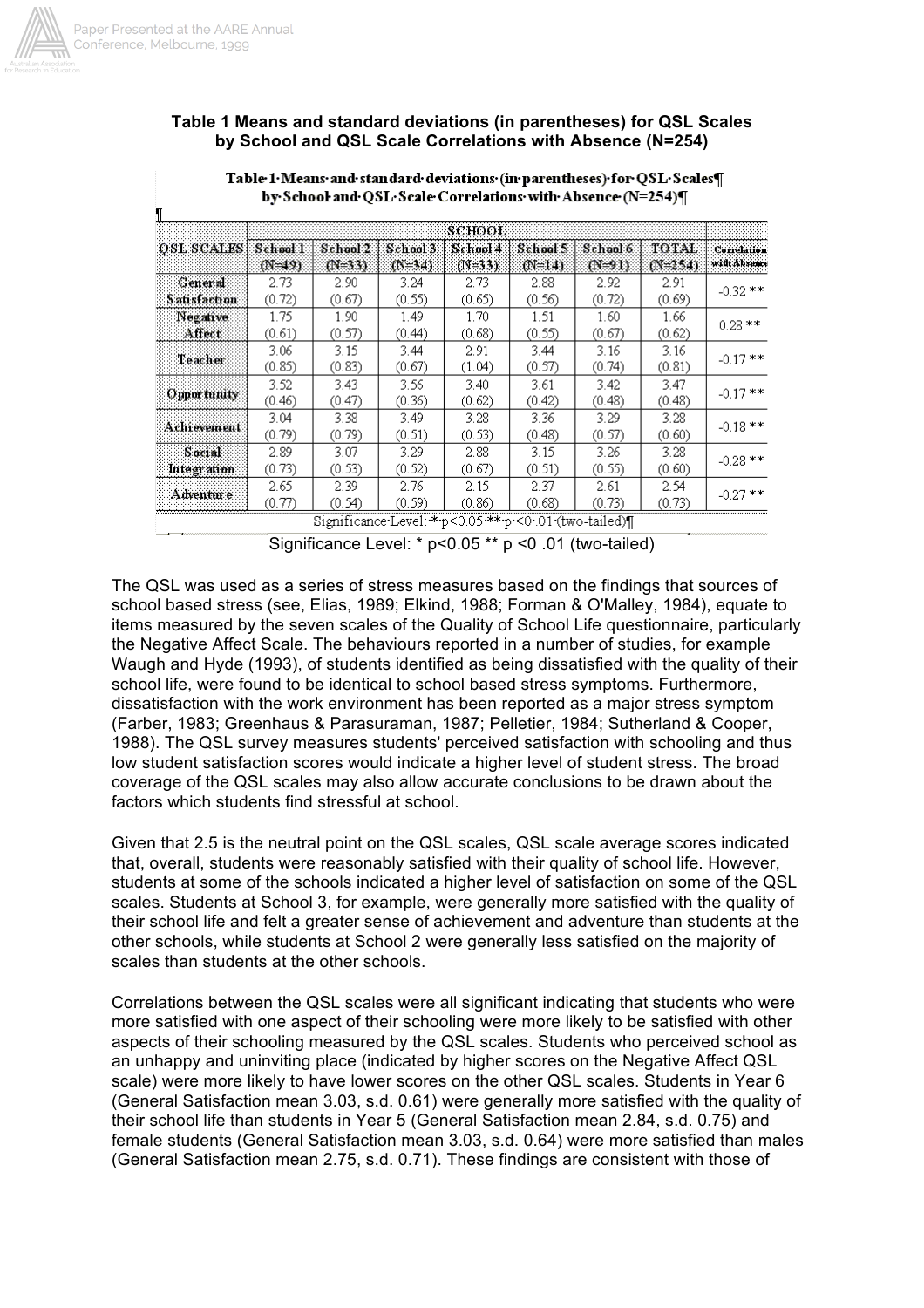

other studies of the quality of student school life (Ainley & Bourke, 1992; Schofield & Bourke, 1997).

Student absence was significantly related to all of the QSL scales at the 0.01 significance level as shown in Table 1. Students who were more satisfied with their school life (less stressed) were likely to have a lower rate of absence than students who were less satisfied (more stressed). The strong correlation that was evident for the Negative Affect scale reinforced the link between negative feelings and emotions regarding school, which are measured by this scale, and higher absenteeism.

## **The Teacher Sample**

The teachers of these classes were asked to complete a background survey, a self-reporting Teacher Stress questionnaire and a self-reporting Teacher Satisfaction questionnaire. The Teacher Stress and Teacher Satisfaction questionnaires had been used by Smith (1990) and reported by Smith and Bourke (1992) as part of a larger battery of questionnaires to examine the stress, workload, and satisfaction associated with secondary teaching.

There were 19 full-time teachers at six schools in the total sample, the numbers of male and female teachers in the teacher sample being almost equal. A degree or a degree and diploma of education was the highest qualification held by 79% of respondents. Teachers were reasonably experienced with the average time spent by respondents in their current school being 3.8 years and the average length of total teaching experience being 12.5 years. With regard to teaching position, a minority of respondents were generalist class teachers, while just over half of the sample were in various executive positions. Teaching loads varied accordingly with respondents in executive positions generally reporting lower teaching loads. Class groupings taught were similar across the six schools with only four class groupings identified: composite (unstreamed) Year 5 and Year 6 classes, composite combined Year 5/6 and Year 4/5 classes. The average number of days absent for teachers over the three-term period of the study (approximately 30 weeks) was 5.2 days (s.d. 3.07) with 30 percent of teachers being absent for eight days or more. This result suggests that, on average, a teacher was likely to be present on 96.5 per cent of the school days during this period. Overall, the schools contained a representative mix of teachers with regard to qualifications, age and gender.

## **Teacher Stress**

Results of the Teacher Stress questionnaire are tabulated and briefly described below. All scale means with the exception of Time Pressures were below the mid-point of the scale (2.5) indicating that the teachers at the six schools involved in the study did not generally perceive a high level of stress from these aspects of their teaching role. Stress resulting from time pressures was clearly identified as the major source of work related stress for the teachers surveyed.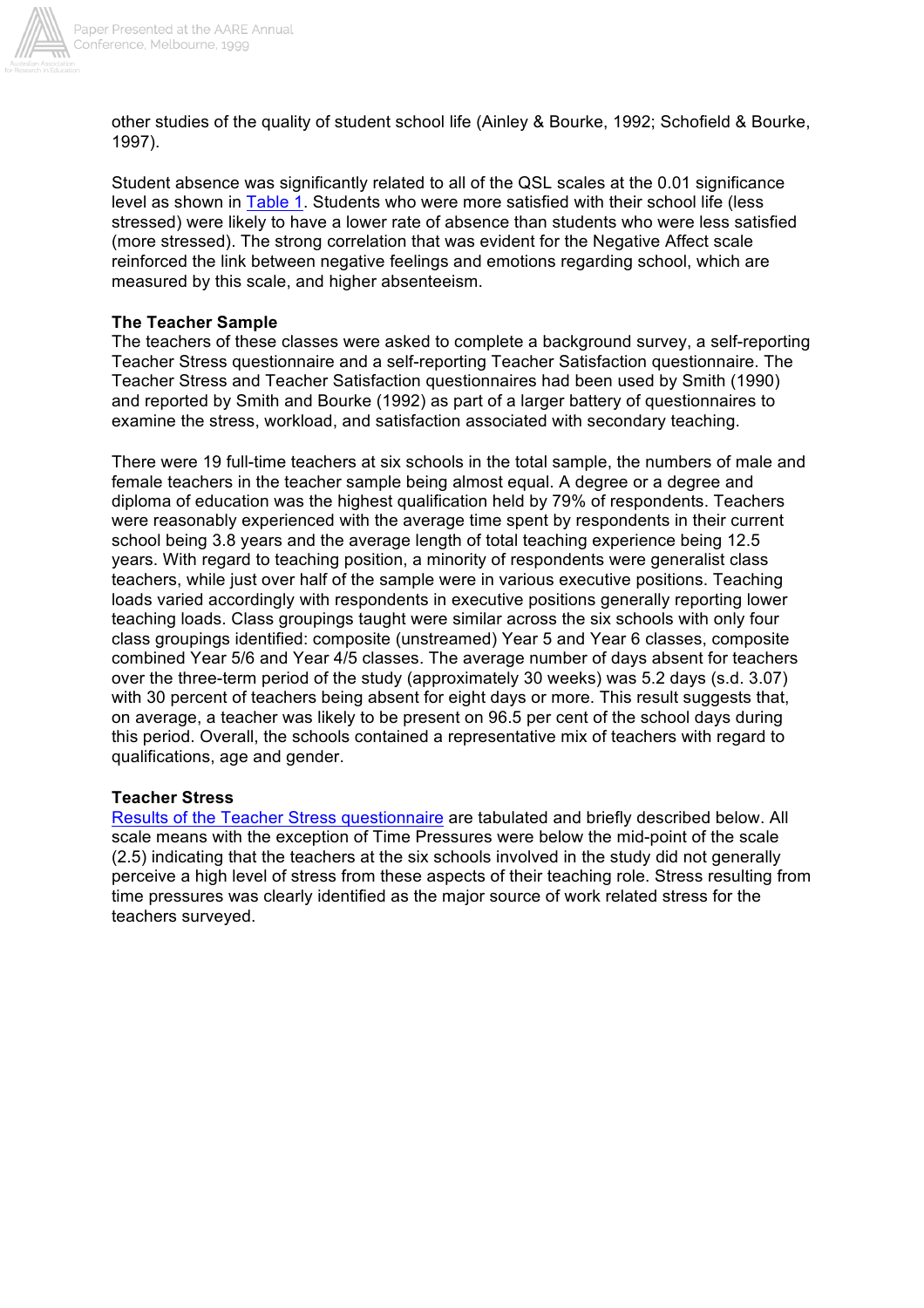

|        |      |      |  | . . <del>.</del> |  |
|--------|------|------|--|------------------|--|
| .<br>. | 2.07 | 0.54 |  | 0.76             |  |
| .      | 2.01 | 0.57 |  | 0.88             |  |
| .      | 2.55 | 0.68 |  | 0.84             |  |
| .<br>. | 2.17 | 0.67 |  | 0.85             |  |

## **Table 2 Scale Statistics - TEACHER STRESS - Scale Mean Scores (N=19 for all scales)**

## **Teacher Satisfaction**

Results of the Teacher Satisfaction questionnaire are tabulated and briefly described below. All scale means were above the mid-point of the scale (2.5) indicating that the teachers at the six schools involved in the study were generally satisfied with these aspects of their teaching role. The Administration and Senior Staff scale had the highest mean indicative of teacher attitude between "a fair bit" and "a lot" of satisfaction with the items contained in this scale. Teachers in these schools perceived their relationships with the school executive to be positive. This result may have been somewhat influenced by the fact that almost half of the teacher sample were currently in executive positions.

|                       | Table 3 Scale Statistics - TEACHER SATISFACTION - Scale Mean Scores |
|-----------------------|---------------------------------------------------------------------|
| (N=19 for all scales) |                                                                     |

| 2.61 | 0.63 | 0.78 |
|------|------|------|
| 2.77 | 0.52 | 0.77 |
| 3.40 | 0.80 | 0.89 |

## **Teacher Stress, Satisfaction, and Background Variables**

There were relationships both within and between the teacher stress and satisfaction scales. Relationships between some of the teacher stress and satisfaction scales and a number of the teacher background variables including teaching experience, position, perceived level of stress in the ten months preceding the study, teaching location and class type were also identified.

Whilst no significant relationships were evident between Teacher Absence and the measures of teacher stress and satisfaction, possibly due to the small sample size, the following findings may indicate trends in relationships. One trend that emerged indicated that teachers who were less satisfied and/or more stressed from their relationships with administrative and senior staff were likely to be absent more often. Similarly teachers who indicated less satisfaction with their workload and conditions tended towards being absent more often.

#### **The Model to be Analysed**

Students learn in classes and classes operate within schools. Thus there is a degree of dependence in data collected from students in the same class or at the same school. To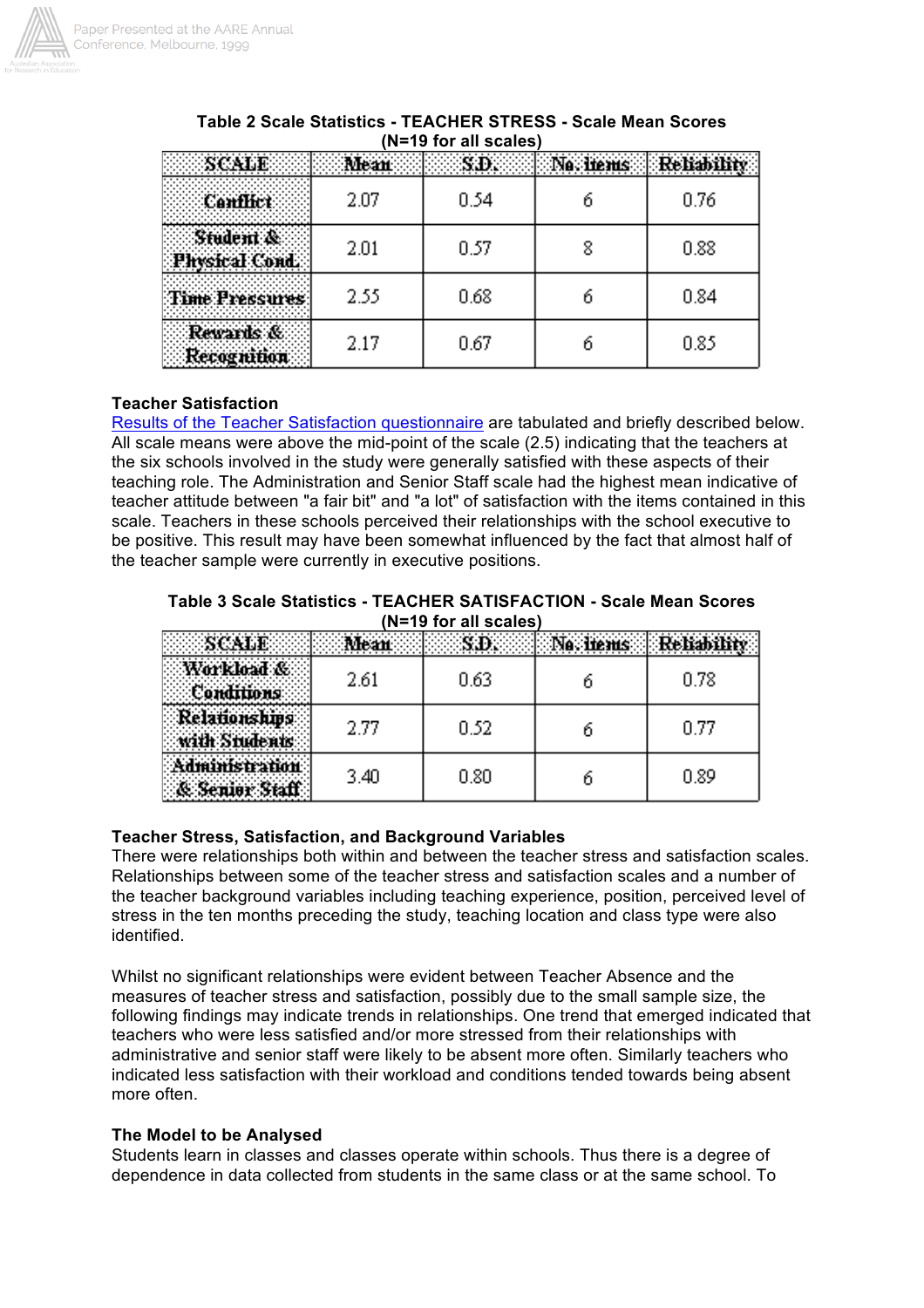

recognise this lack of independence and to maximise the value of the data collected it was important to consider the system in which students were operating when attempting to establish which student, teacher, class and school factors impacted on student satisfaction with school, student stress, and student absenteeism. A preliminary analysis of student data collected clearly showed that the relationships between student absence and satisfaction were complex. A subsequent analysis of the teacher dataset revealed similar complexities between teacher absence, teacher stress and satisfaction. To provide greater insights into the relationships between student and teacher variables the two sets of data were linked in a multilevel model.





Multilevel modelling allows the analysis of individuals as members of groups, such as students in classes and/or schools using powerful statistical techniques (Rasbash & Woodhouse, 1995). A three level hierarchy was developed with students assigned to level 1, classes to level 2, and schools to level 3. By performing an analysis of the data using the hierarchical structure it was anticipated that a better understanding would be provided of how various student, teacher, class and school characteristics were operating with regard to student absenteeism and student satisfaction. A causal model was hypothesised and developed for testing. The model linked all components, namely the student and teacher background information, the specific QSL scales, the general QSL scales, and student absenteeism. The multilevel regression program MLn (Rasbash & Woodhouse, 1995) was used for data analysis.

The model presented in Figure 1 demonstrates that student and teacher variables were hypothesised to be causally related to student absence. It was also hypothesised that some of the student and teacher variables would be causally related to the QSL scales of General Satisfaction and Negative Affect, hence a three-stage model was developed in which General Satisfaction, Negative Affect and Student Absence were potentially influenced by all prior variables. The pattern of causation moves from left to right meaning that all variables to the left of Student Absence were hypothesised to be causally related to it. Hence, student and teacher variables may be directly related to Student Absence or indirectly related to Student Absence through student General Satisfaction and Negative Affect which provide an intervening stage in the model.

## **Preparing for the Analysis**

The data set to be analysed consisted of variables at three levels: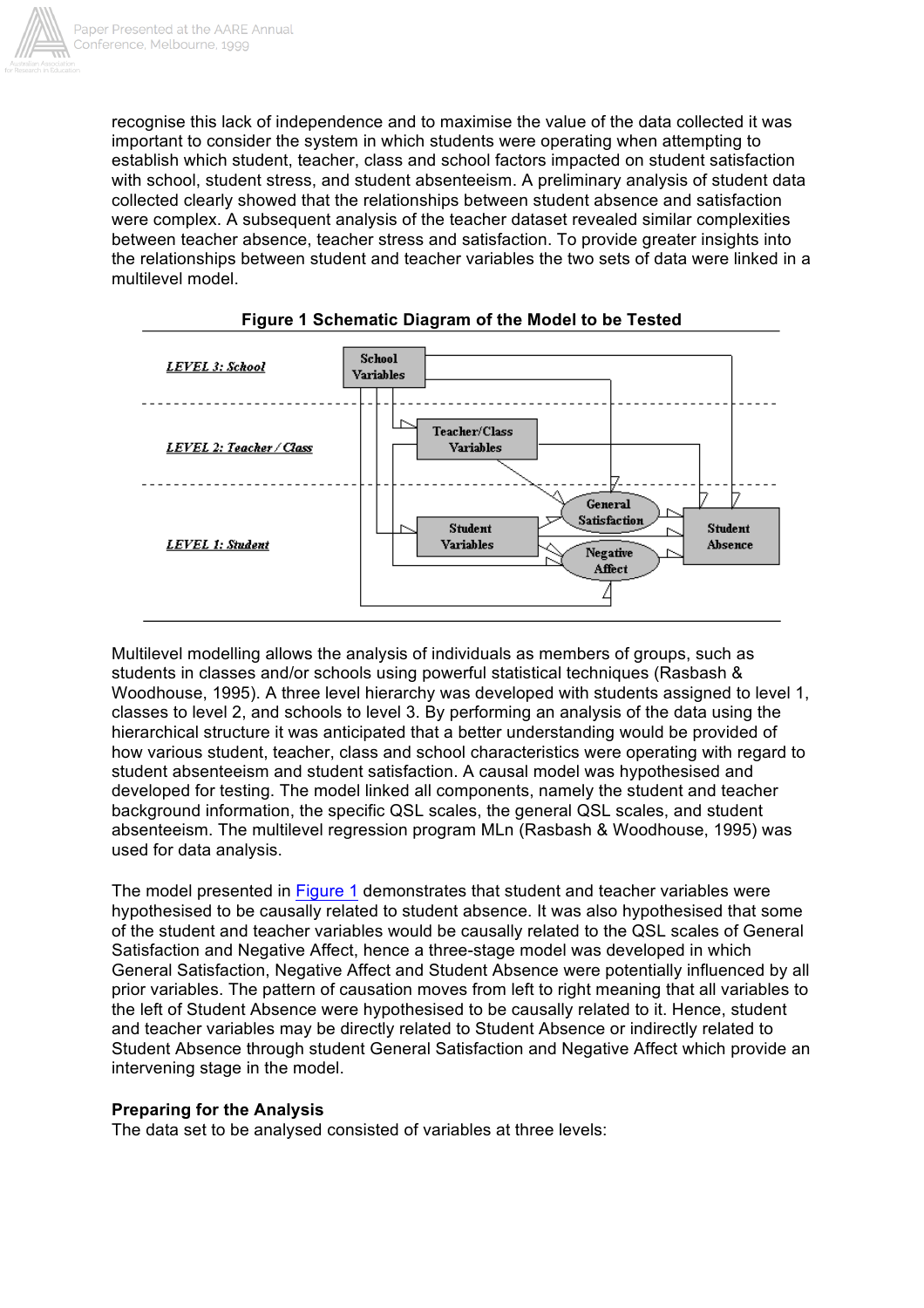

#### **Level 1 - Student Level**

• Student Background Variables - School, Class, Year, Gender.

• QSL Scales - General Satisfaction, Negative Affect, Social Integration, Adventure, Opportunity, Achievement, Teacher.

• Outcome Variable - Parent Sanctioned Absence for Illness.

#### **Level 2 - Class Level**

• Teacher Background Variables - Gender, Employment Status, School, Years at Current School, Years Teaching, Position, Weekly Teaching Load, Class Composition, Qualifications, Perceived Level of Stress over the Previous Ten Months, Absence for Sick Leave.

• Teacher Stress Scales - Conflict, Students and Physical Conditions, Time Pressures, Rewards and Recognition.

• Teacher Satisfaction Scales - Workload and Conditions, Relationship with Students, Administration and Senior Staff.

#### **Level 3 - School Level**

• The identity of the school was the only level 3 variable in the data set. This was operationalised by entering School as a series of dummy variables to determine any individual school effects.

The purposes of the multilevel regression analyses were twofold. Firstly, the aim was to identify which of the potential explanatory variables were related to the response variables. Before undertaking the regression analyses, it was necessary to check the distributions of all variables to be included to determine if they significantly departed from normality. It was found that a number of the background variables and the Student Absence variable were badly skewed suggesting these variables be normalised. The second purpose was to determine the relative importance of the significant explanatory variables, which indicated the use of standardised regression coefficients. Consequently variables to be included in the regression analyses were normalised, as necessary, and standardised.

The iterative generalised least squares procedure (IGLS) within the MLn program was used for the analyses. To answer the research questions fully, three separate multiple regression analyses were carried out incorporating a different response variable on each occasion. Results for the analyses using each of the three response variables, General Satisfaction, Negative Affect, and Absenteeism, are presented below.

#### **Results**

#### **Student Absence as the Response Variable**

The first multiple regression analysis undertaken utilised Student Absence as the response variable. All student and teacher variables collected and discussed above were hypothesised to be potentially causally related to Student Absence as illustrated in Figure 1.

Before undertaking the explanatory analysis it was first desirable to test the data for multilevel effects using a simple variance components model with Student Absence as the response variable (see Woodhouse, Rasbash, Goldstein & Yang, 1995, pp.16-25). Results for the null or variance components model are presented in the upper section of Table 4.

#### **Table 4 Student Absence (Normalised) as Response Variable: Proportions of Variance at Student,**

**Class and School Levels for the Variance Components and Explanatory Models**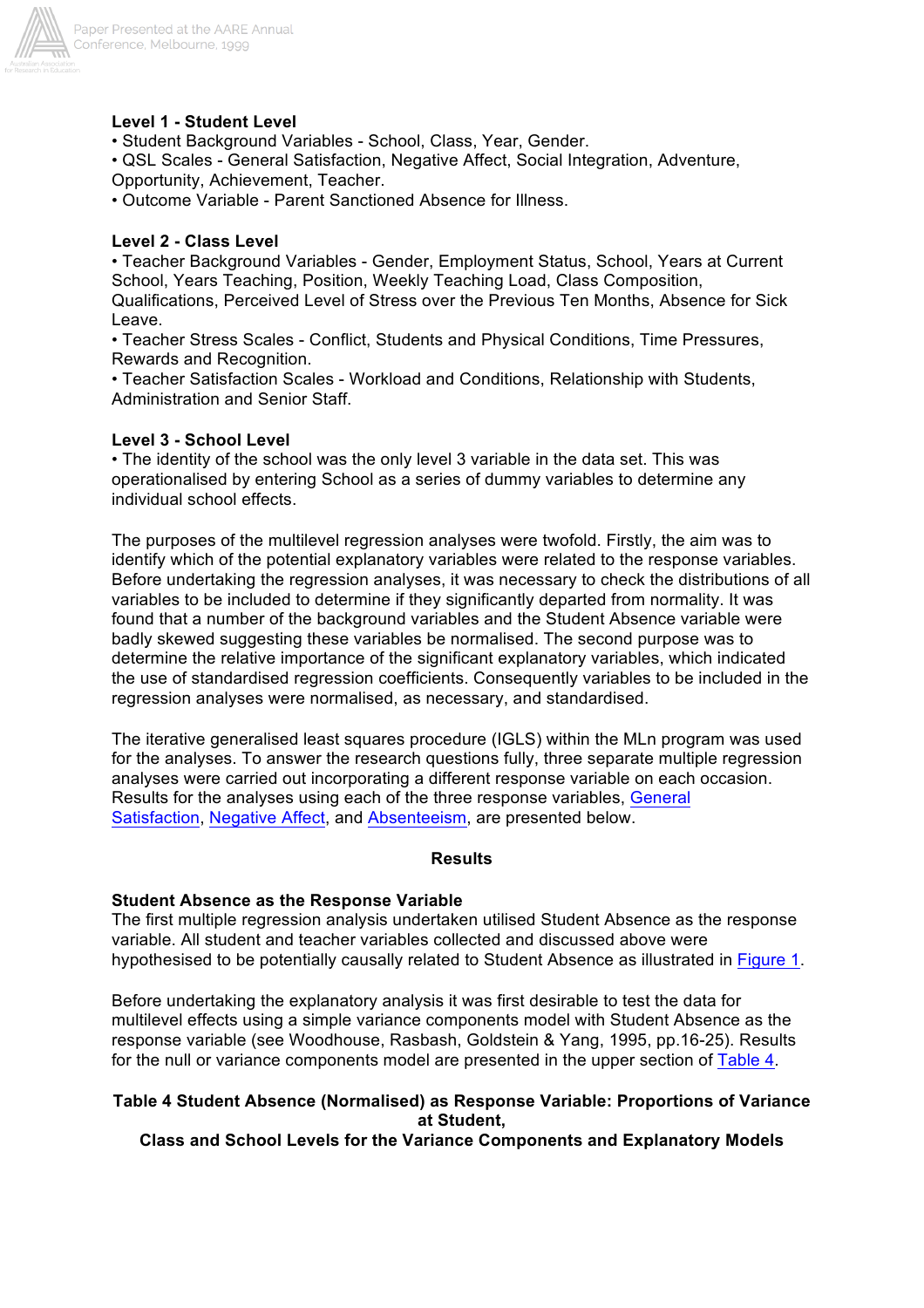

| Explanatory Variable    | <b>Standardised</b><br>Regression<br>Coefficient | Standard Error |  |
|-------------------------|--------------------------------------------------|----------------|--|
|                         | Variance Components Model                        |                |  |
| <b>Fixed Part</b>       |                                                  |                |  |
| Constant                | Νß                                               | Νß             |  |
| Random Part             |                                                  |                |  |
| Level 3 - School        | 0                                                | 0              |  |
| Level 2 - Class         | 0                                                | n              |  |
| Level 1 - Student       | 0.996                                            | 0.088          |  |
|                         | Explanatory Model                                |                |  |
| <b>Fixed Part</b>       |                                                  |                |  |
| Negative Affect         | 0.263                                            | 0.062          |  |
| General Satisfaction    | $-0.257$                                         | 0.062          |  |
| Student Gender          | 0.125                                            | 0.058          |  |
| Teacher Years at School | 0.150                                            | 0.058          |  |
| Random Part             |                                                  |                |  |
| Level 3 - School        | 0                                                | 0              |  |
| Level 2 - Class         | 0                                                | Ω              |  |
| Level 1 - Student       | 0.808                                            | 0.072          |  |

The constant was not significant as it simply represented the mean of the standardised student absence coefficient which is zero. The random part of the model indicated that 100 percent of the variance in Student Absence was attributable to individual student effects (level 1). Variances between classes (level 2) and schools (level 3) were too small to be estimated and hence not significant. This result indicates that there were no observable systematic differences in Student Absence at the class or school levels.

The hypothesis that all the student and teacher variables collected and discussed above were potentially explanatory variables was then tested. The general method intended to complete the explanatory analysis was the simultaneous addition of all possible explanatory variables followed by the progressive elimination of non-significant variables from the equation. As there were class and school explanatory variables in the model the multilevel analysis was continued despite the absence of higher level effects.

However, it was recognised that many of the explanatory variables were correlated and that multicollinearity was a potential problem in the intended regression analyses. This was particularly the case for some of the QSL scales. Correlations between some of the QSL scales meant that not all scales could be included in the regression equation simultaneously. Only the variables most strongly related to Student Absence were retained. Ultimately four variables were found to be significantly related to Student Absence, the QSL scales of General Satisfaction and Negative Affect, Student Gender, and Teacher Years at their current school. Results of the explanatory model are presented in the lower section of Table 4.

The standardised regression coefficients allow direct comparison of the strength of the relationship with Student Absence for each of the explanatory variables. Two groups of similar strength relationships emerged. The strength of the relationship with Student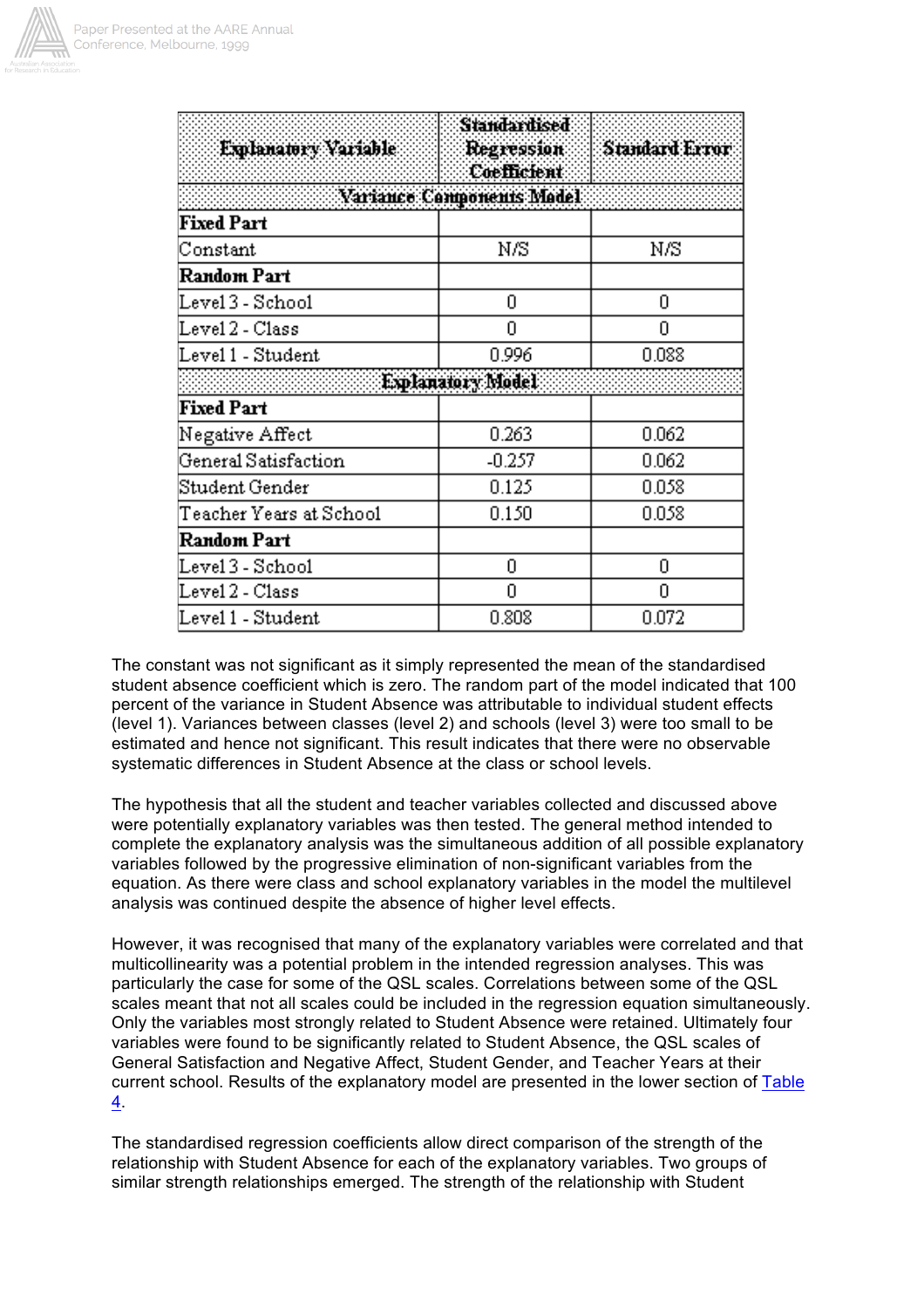

Absence for the variables of General Satisfaction and Negative Affect was stronger than for the variables Teacher Years at School and Student Gender for which a weaker but still significant relationship was evident with Student Absence.

These results indicate that if school was a place that evoked negative feelings and emotions (Negative Affect) students were absent for more days. If school was a place where students felt satisfied and wanted (General Satisfaction) they were absent for fewer days. Girls were more likely to be absent than boys and the longer a teacher had been at their current school the higher the rate of student absence for students in that class. This combination of explanatory variables provided the maximum explanation of variation in student absence, explaining approximately 19 percent of the variation.

#### **General Satisfaction as the Response Variable**

The second multiple regression analysis utilised the General Satisfaction QSL scale as the response variable. General Satisfaction was hypothesised to provide an intervening stage in the causal model of student absence as illustrated in Figure 1. All student and teacher variables to the left of General Satisfaction were potentially related to it. Again the first stage of the multilevel analysis involved a simple variance components model with General Satisfaction as the response variable. Results for the null or variance components model are presented in the upper section of Table 5.

As all variables had been standardised, the constant term in the analysis was not significant. The random part of the model indicated that 93 percent of the variance in General Satisfaction was attributable to individual student effects (level 1), and 7 percent to class effects (level 2). Variance between schools (level 3) was too small to be estimated and hence not significant. This result indicates that there were no significant systematic differences in student General Satisfaction at the school or class level.

The hypothesis that all the student and teacher variables which preceded General Satisfaction in the model were potentially explanatory variables was then tested by inserting these variables into the existing regression equation using the method described previously for the Student Absence regression analysis. Six variables were found to be significantly related to student General Satisfaction. Four of the variables were the QSL scales of Teacher, Opportunity, Social Integration and, Adventure, along with Teacher Stress over the ten months preceding the study and the Teacher Satisfaction scale of Relationships with Students. Results of the explanatory model are presented in the lower section of Table 5.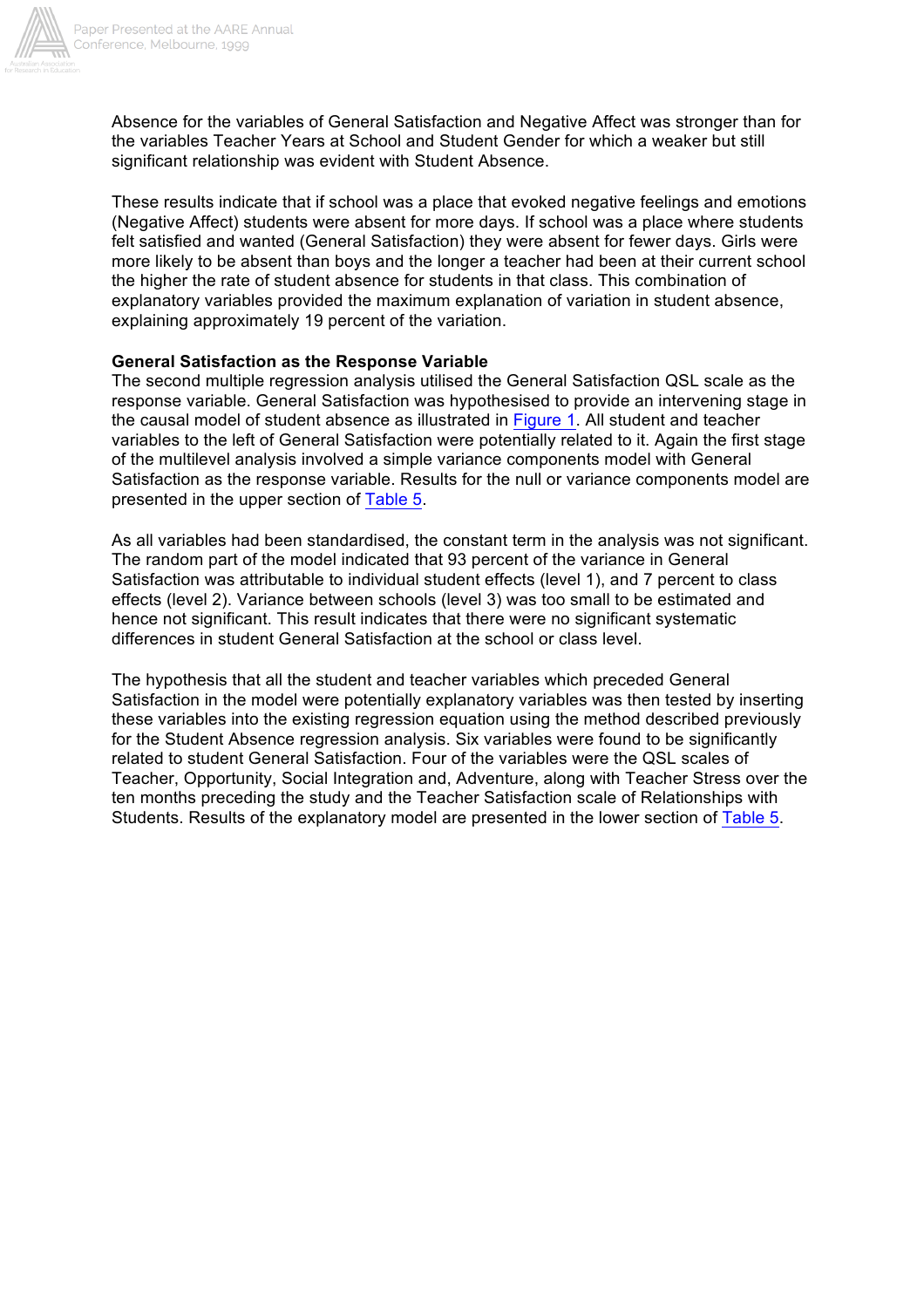

| Explanatory Variable         | Standardised<br>Regression<br>Coefficient | <b>Standard Error</b> |  |
|------------------------------|-------------------------------------------|-----------------------|--|
|                              | Variance Components Model                 |                       |  |
| <b>Fixed Part</b>            |                                           |                       |  |
| Constant                     | Νß                                        | Νß                    |  |
| Random Part                  |                                           |                       |  |
| Level 3 - School             | 0                                         | 0                     |  |
| Level 2 - Class              | 0.071                                     | 0.047                 |  |
| Level 1 - Student            | 0.929                                     | 0.086                 |  |
|                              | Explanatory Model                         |                       |  |
| <b>Fixed Part</b>            |                                           |                       |  |
| Adventure                    | 0.493                                     | 0.048                 |  |
| Social Integration           | 0.262                                     | 0.042                 |  |
| Teacher                      | 0.150                                     | 0.048                 |  |
| Opportunity                  | 0.098                                     | 0.045                 |  |
| Teacher Stress               | 0.091                                     | 0.039                 |  |
| Teacher Relat, with Students | 0.081                                     | 0.039                 |  |
| Random Part                  |                                           |                       |  |
| Level 3 - School             | 0                                         | 0                     |  |
| Level 2 - Class              | 0                                         | Ω                     |  |
| Level 1 - Student            | 0.370                                     | 0.033                 |  |

## **Variance at Student, Class and School Levels for the Variance Components and Explanatory Models**

The strongest relationship with General Satisfaction was evident for the QSL scale of Adventure indicating that learning which was exciting and enjoyable was most important to the general satisfaction of students. In descending order the next strongest relationships occurred predictably for the other QSL scales of Social Integration, Teacher, and Opportunity. The weakest significant relationships were evident for the Teacher Stress background question and the Teacher Satisfaction scale of Relationship with Students.

These results indicate that students were generally more satisfied at school if it was a place where they gained enjoyment and fun from their learning, got on well with their peers and felt that school was developing these skills, had a good relationship with their teacher, and were provided with preparation and opportunities for the future. More satisfied students also had teachers who were more satisfied with their relationships with students and interestingly, also felt more stress from their teaching over the ten months proceeding the study. These variables provided the maximum explanation of variation in student General Satisfaction, explaining approximately 63 percent of the variation.

## **Negative Affect as the Response Variable**

The final multiple regression analysis utilised the Negative Affect QSL scale as the response variable. Negative Affect was also hypothesised to provide an intervening stage in the causal model of student absence as illustrated in Figure 1. All student and teacher variables to left of Negative Affect were potentially related to it. Results for the null or variance components model are presented in the upper section of Table 6. As all variables were standardised, again the constant term in the analysis was not significant. The random part of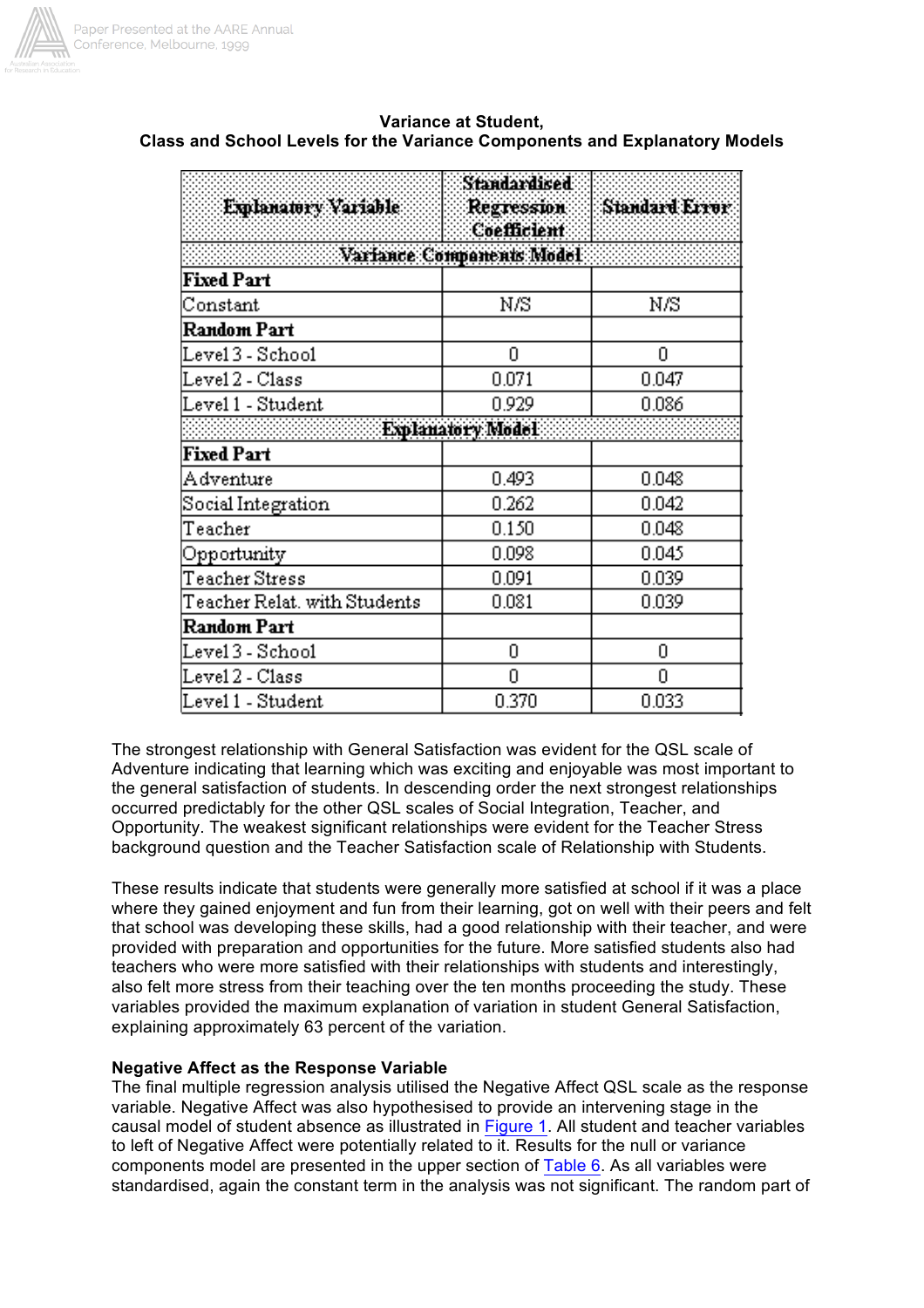

the model indicated that 94 percent of the variance in Negative Affect was attributable to individual student effects (level 1), 4 percent to class effects (level 2) and 2 percent to school effects (level 3). Class and School level differences were not statistically significant.

## **Table 6 Negative Affect (Normalised) as Response Variable: Proportions of Variance at Student,**

## **Class and School Levels for the Variance Components and Explanatory Models**

| Emlanatory Variable     | Standardised<br><b>Regression</b><br>Coefficient | <b>Standard Error</b> |
|-------------------------|--------------------------------------------------|-----------------------|
|                         | Variance Components Model                        |                       |
| <b>Fixed Part</b>       |                                                  |                       |
| Constant                | Νß                                               | Νß                    |
| Random Part             |                                                  |                       |
| Level 3 - School        | 0.018                                            | 0.034                 |
| Level 2 - Class         | 0.039                                            | 0.043                 |
| Level 1 - Student       | 0.942                                            | 0.087                 |
|                         | Explanatory Model                                |                       |
| <b>Fixed Part</b>       |                                                  |                       |
| Social Integration      | $-0.415$                                         | 0.057                 |
| Teacher                 | $-0.153$                                         | 0.057                 |
| $\operatorname{Stool}2$ | 0.154                                            | 0.063                 |
| Random Part             |                                                  |                       |
| Level 3 - School        | Ω                                                | Ο                     |
| Level 2 - Class         | 0.024                                            | 0.026                 |
| Level 1 - Student       | 0.716                                            | 0.065                 |

The hypothesis that all the student and teacher variables which preceded Negative Affect in the model were potentially explanatory variables was then tested by inserting these variables into the existing regression equation using the method described previously for the Student Absence regression analysis. Three variables were found to be significantly related to student Negative Affect. Two of the variables were the QSL scales of Teacher and Social Integration; the third variable was School 2. Results of the explanatory model are presented in the lower section Table 6.

The strongest relationship with Negative Affect was evident for the QSL scale of Social Integration indicating that students who were less satisfied with their social life at school were also more likely to have strong negative feelings about school. The relationship between the QSL Teacher scale and Negative Affect indicates that students who were less satisfied with their relationship with their teacher were also more likely to have strong negative emotions regarding school. Importantly students at School 2 viewed their school as a less satisfying environment than students at the other five schools involved in study.

Overall, these results indicate that if students had poor relationships with their peers and teacher/s then they were more likely to have negative feelings and emotions regarding school. It was apparent that students at School 2 demonstrated this pattern. These variables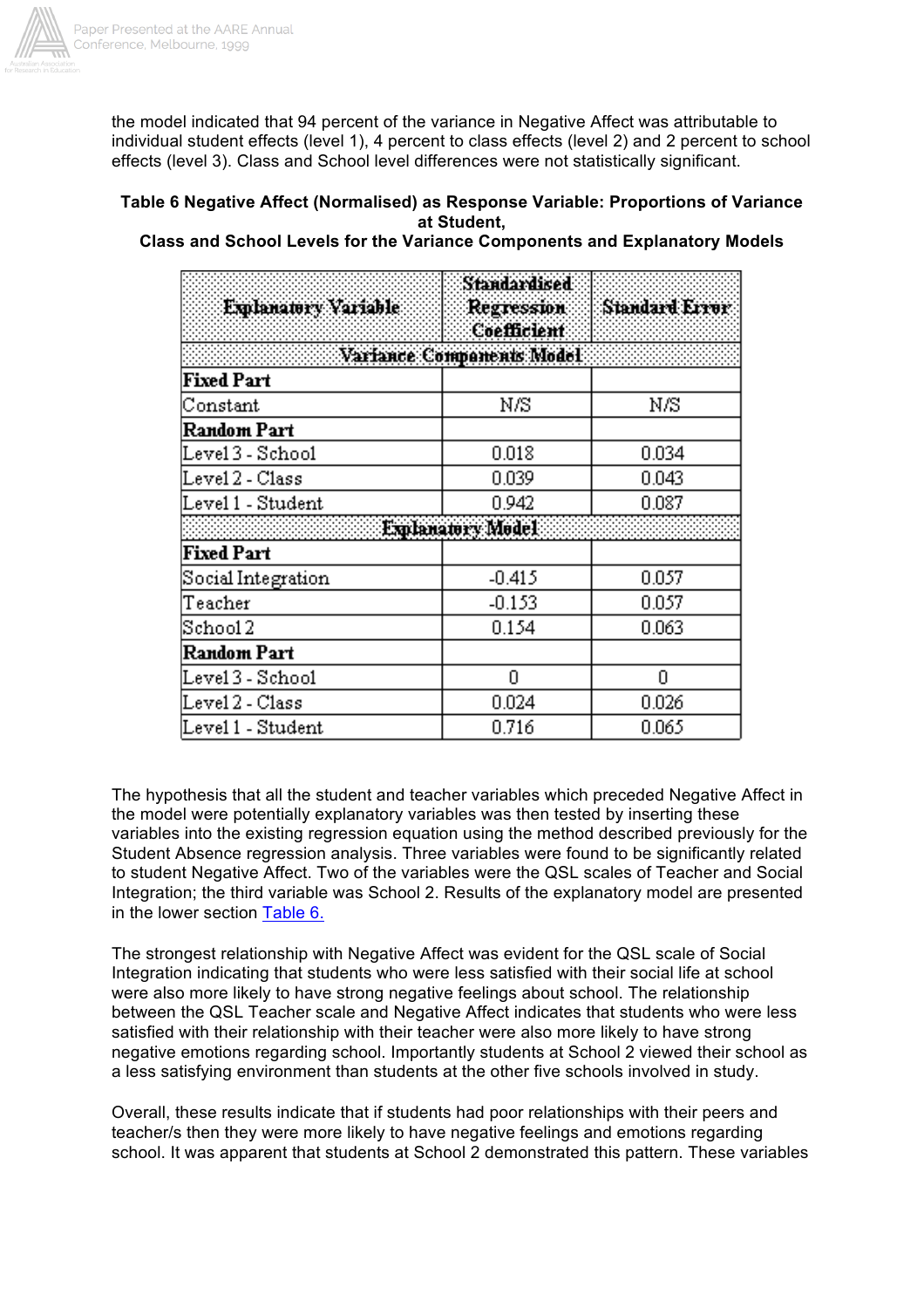

provided the maximum explanation of variation in student Negative Affect, explaining approximately 26 percent of the variation.

## **Multilevel Path Model**

A multilevel path model was developed from the three regression analyses reported above incorporating all significant variables and is presented in Figure 2. The thickness of the path lines indicates the strength of the relationship between the variables. The standardised regression coefficients are also shown.





#### **Summary of Multilevel Path Model**

#### **Student Variables**

The overriding feature that is evident in this model is the strong link between student perception of the quality of their school life and absenteeism. Student variables provided the bulk of the explanation of the variance in student quality of school life. Where students felt less stress (higher satisfaction with their school life) they were absent less often than students who were more stressed (lower satisfaction with their school life). Female students were also more likely to be absent than males.

#### **Teacher Variables**

A surprising element of the model is the lack of importance of most of the Teacher Stress and Teacher Satisfaction scales with the exception of the Teacher Satisfaction Scale of Relationships with Students. Students who were taught by teachers who were more satisfied with their relationship with their students were themselves more satisfied (less stressed) and likely to be absent less often.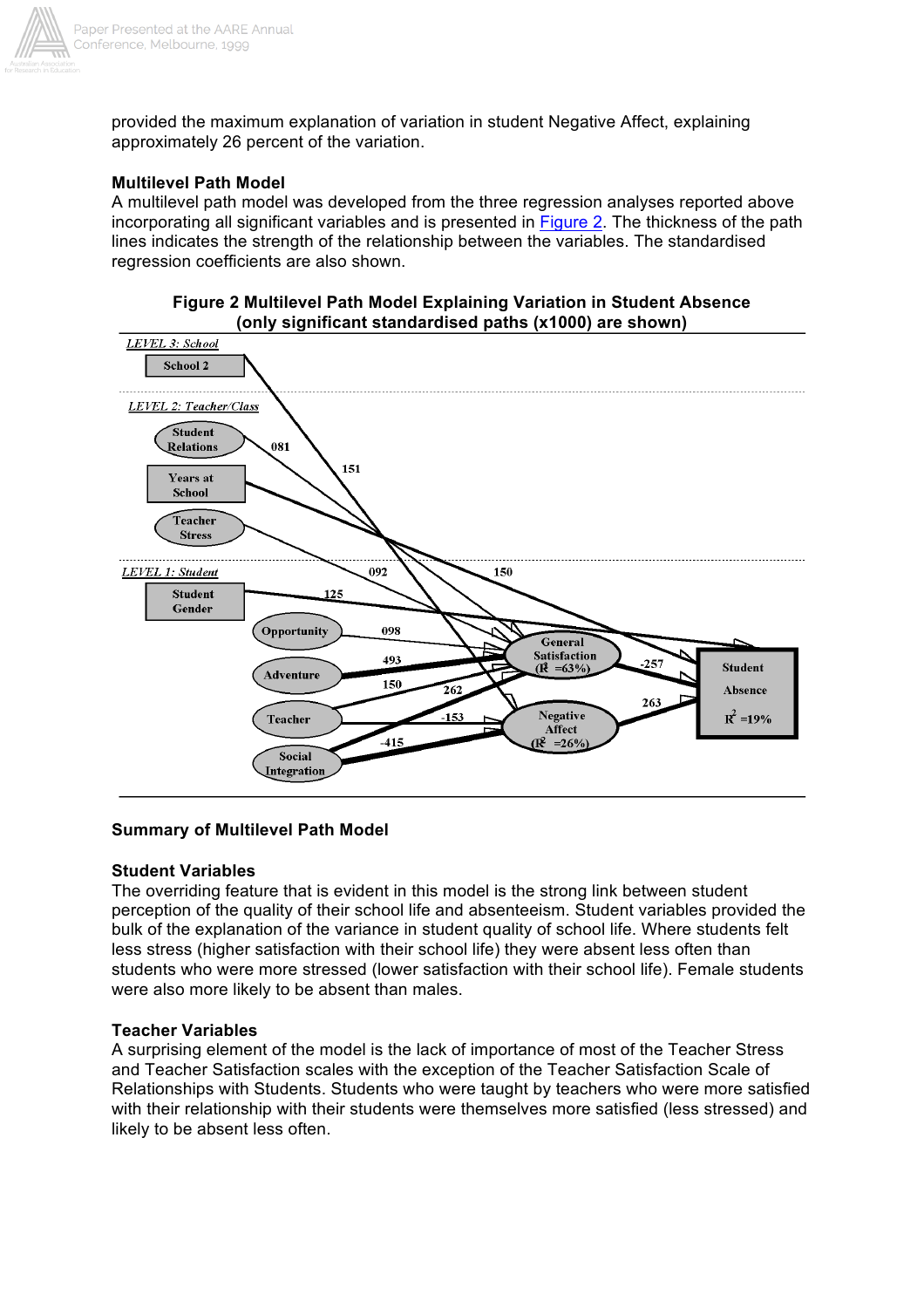

Two other teacher variables were significant elements in the model. Firstly, a relationship was evident between Teacher Stress and student General Satisfaction. This result indicates that the higher the overall level of stress teachers perceived in the ten months prior to the study, the lower the level of stress (higher the level of general satisfaction) of their students. Put simply, teachers who felt more stressed had students who felt less stressed. Secondly the longer a teacher had been at their present school, the more likely their students were to be absent from school. Again put simply, teachers who had been at their school longer had students who were absent more often.

## **Technical Considerations of the Analysis Undertaken**

Finally it is important to note that, although there were no large differences in response variables at class or school levels, the multilevel regression analysis was a desirable method of analysis of this data set because of the presence of variables at three levels and the consequent need for care in determining standard errors to be used in statistical significance testing. Problems of skew and correlated explanatory variables forced some variables to be excluded from the analyses, however, the explanatory variables with the most significant relationships to the response variables were always retained. This was done in an attempt to ensure that this model is as accurate a representation of the causal relationships between student and teacher variables and student absence as the statistical methods adopted will allow.

## **Discussion, Summary and Conclusions**

The prime concerns of this study were to investigate the role stress and satisfaction play in the dynamics of work environments, specifically for students and to a lesser extent teachers in the classroom setting, and to indicate any links that may exist between increased stress, reduced satisfaction and increased absenteeism. A clear and very predictable pattern emerged regarding student absenteeism, student satisfaction and stress. Students who were more satisfied with the quality of their school life (less stressed) were likely to be absent less often than students who were less satisfied (more stressed) with the quality of their school life.

Factors associated with students perceiving the quality of their school life as being better were a high level of adventure and enjoyment in their learning; the ability to get along with their peers and their teacher; the opportunities for the future that school was providing them with; and being taught by a teacher who was more satisfied with their relationship with students. Factors associated with students having negative perceptions regarding school were their relationship with their peers and the school they attended. These variables were linked to stress symptoms in the school environment indicating that students who were more stressed were also absent more often. Girls were also likely to be absent more often than boys, a result which reflects absence by gender trends in New South Wales primary schools (Gordon, 1998), despite being more satisfied at school. Finally, the longer a teacher had been at their current school the more likely it was that their students would be absent.

The findings of this paper could be summarised in two sentences. High student self-efficacy and the perception of their school as an exciting and stimulating environment were indicators of lower stress levels. Students who are not stressed wanted to be at school more often and were likely to make an increased effort to attend even when unwell. To the casual reader, the findings of this paper may appear obvious and straightforward - students who enjoy school go to school more often than students who don't.

Conceivably, with increased accountability in education has come a determination from many educators to ensure that their students achieve the desired cognitive outcomes and meet all assessment requirements (Jongeling & Lock, 1993; Monfries & Hazel, 1995), the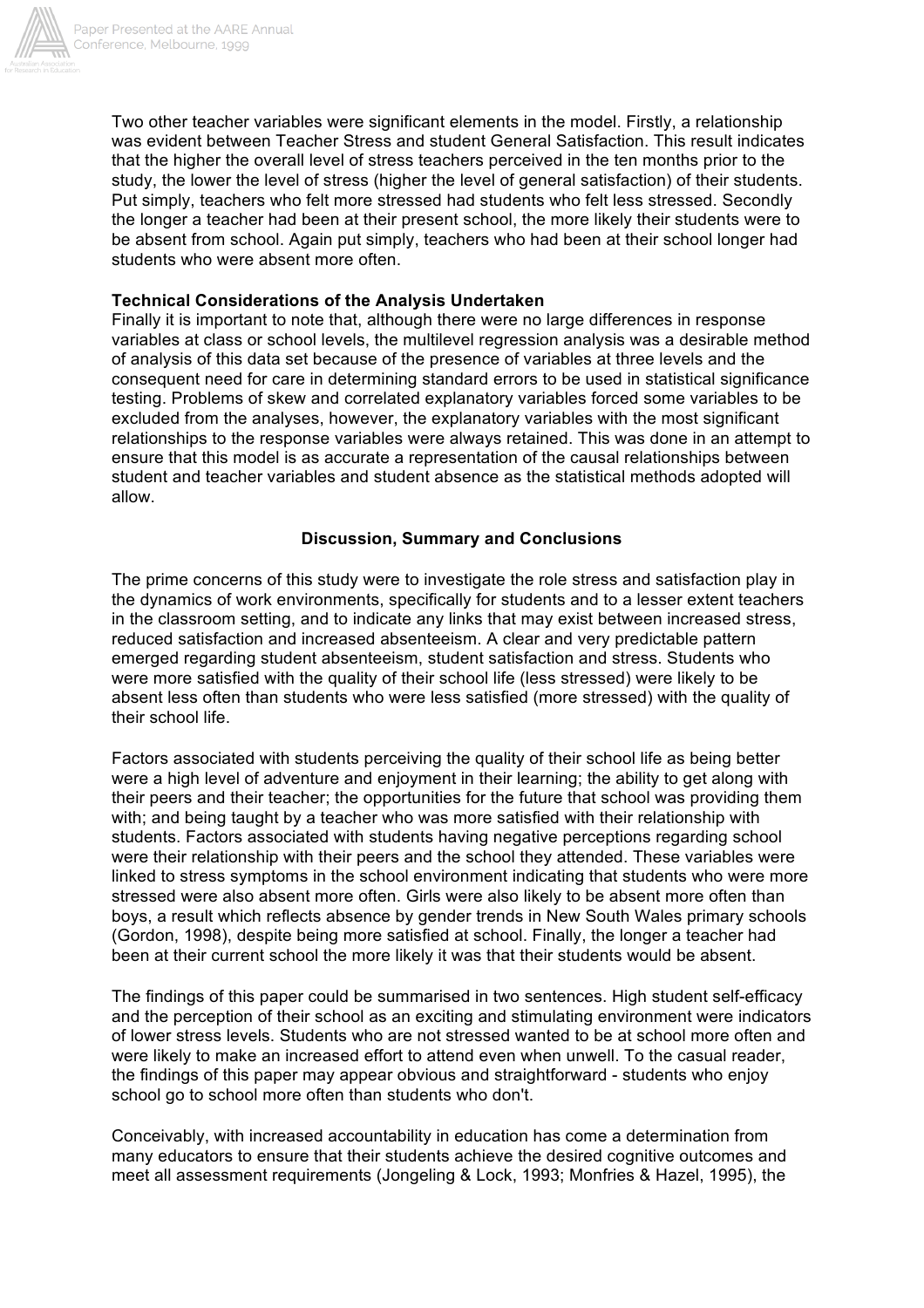

consequence of which has been reduced satisfaction levels and increased stress for both students and teachers. It would appear that where teachers had attempted to ensure school was an inviting and fun place to be (perhaps indicated by higher quality of school life scores for their students) and to juggle the administrative requirements of modern teaching, these teachers were more likely to have higher stress levels than their colleagues while their students were likely to have lower stress levels than their peers. Paradigm shifts are a much-vaunted feature of philosophical improvement in education in the 1990's. It would be appropriate for all educators to have the goal of making learning enjoyable for all as their basic philosophy of teaching. Students, when asked why do they want to go to school, should be able to answer, "because it is fun".

Teachers have the power to develop special bonds and relationships with their students through an awareness of individual student need and facilitating the coping skills of students. Appropriate stress management within the classroom context has the power to provide an environment where students and teachers want to be, educational outcomes are enhanced, students are led to a broader life experience, and absenteeism is reduced. School attendance can clearly be improved by increasing student satisfaction and decreasing student stress. An expansion of focus appears to be needed by educational authorities to encompass student centred strategies for dealing with student absence, such as ensuring that school is an exciting and enjoyable place for all students.

Stress should not be eliminated from classroom environments, nor should it be present at levels that do not allow the individuals in that environment to operate effectively. The results of this paper suggest that students are less stressed and more satisfied in a school and classroom environment that is accommodating and enjoyable yet at the same time has a strong work ethos. Students who feel this way about school will attend more often. As responsible educators we need to promote such environments to ensure our students develop to their full potential and that our schools are places where our students want to be.

Student survey results indicated that some students were deeply dissatisfied with various factors impacting on the quality of their school environment such as their relationships with their teacher and peers, and the level of fun and enjoyment they perceive in their learning. It would appear that at an individual school level their dissatisfaction is being lost in a maze of absenteeism data and school attendance procedures. These students were stressed and in need of assistance. Further research regarding the early identification and provision of appropriate support services for these students would be extremely useful.

The implications of the negative correlations between Student Absence and the QSL scales of Opportunity and Adventure are important and powerful. The primary school children surveyed indicated strongly that they were well aware, even at this young age, of the preparation school is providing for their future and also most enjoy and are motivated by learning that is meaningful to them. Educators can take this on board by incorporating the benefits of an outcomes-driven curriculum whilst minimising the competitive aspects of such an approach by ensuring their programs are individualised and enjoyable. Further research to establish the effectiveness of these innovative curriculum approaches on student's perceptions of the opportunity and adventure school is providing them with could prove useful.

Similarly, the significant negative correlations between Student Absence and the Relationship with Teacher and Social Integration QSL scales provided evidence of the need for programs aimed at developing social skill competencies to be implemented as part of the broader curriculum at a classroom level for all students and especially those who may need help in this area. Implementation and assessment of the effectiveness of such programs would be an appropriate outcome derived from these findings.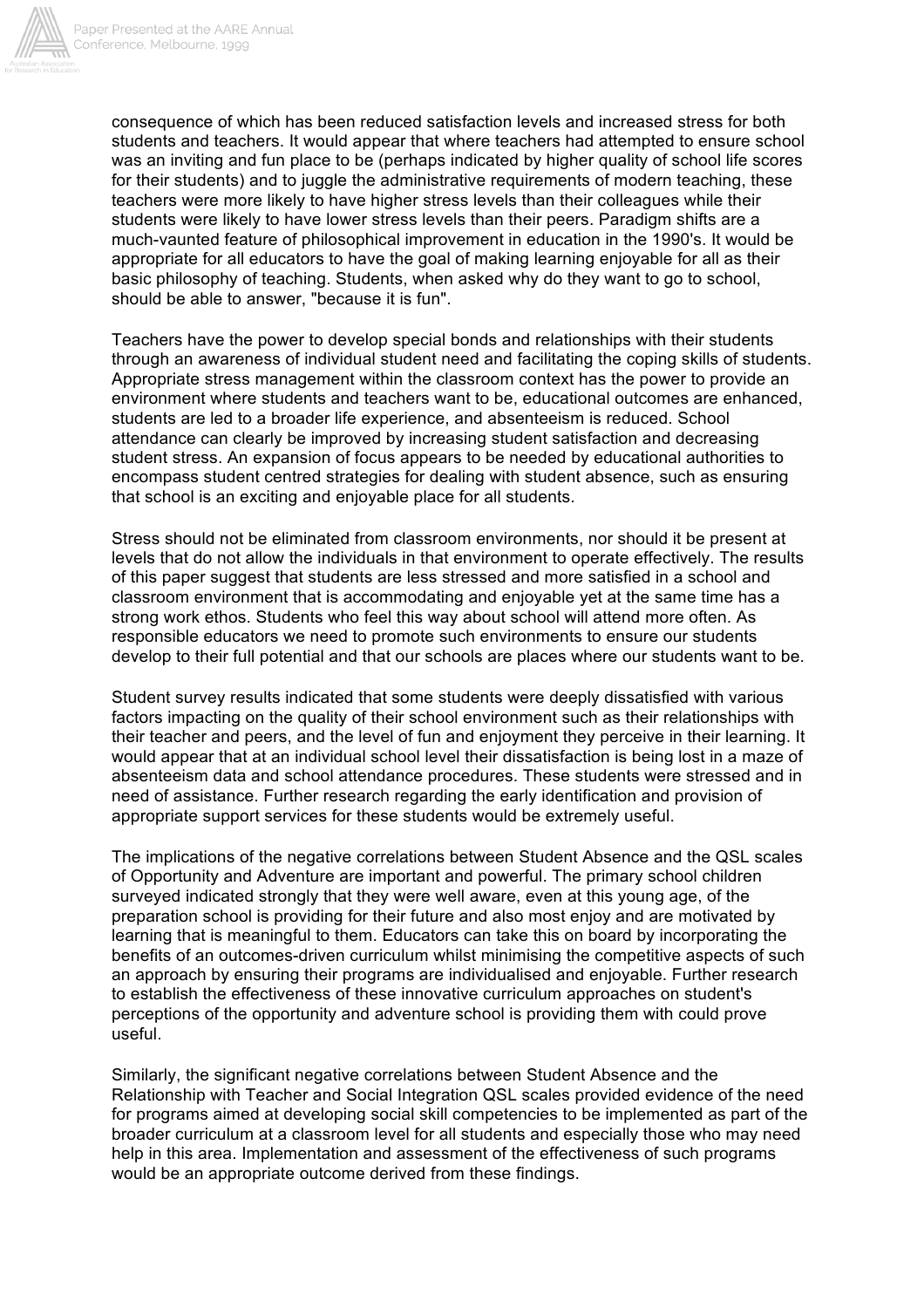

Future research clearly needs to address the challenge that confronts educators to instil in their students appropriate methods and coping strategies for dealing with stress. Despite the dizzying array of methodologies available to educators, the literature tends to suggest that any program that emphasises specific skills for coping has potential for some positive benefit for the majority of students.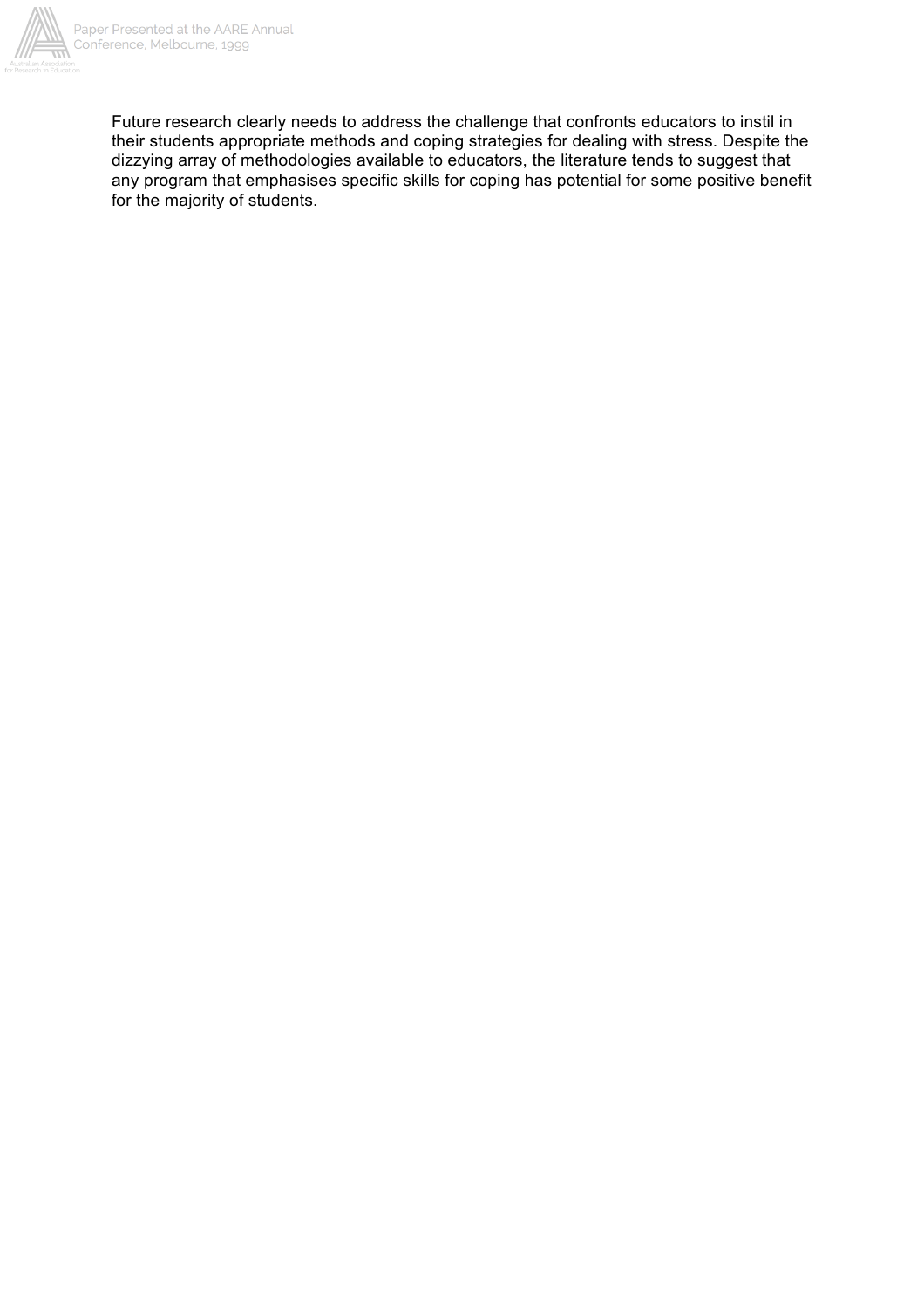

#### **References**

Ainley, J., & Bourke, S. (1992). Student views of primary schooling. Research Papers in Education - Policy and practice. 7, 107-128.

Alsop, P., & McCaffrey, T. (Eds.) (1993). How to cope with childhood stress. Essex: Longman.

Australian Council of Trade Unions. (1998). A report on the 1997 ACTU national survey on stress at work. ACTU Occupational Health and Safety Unit.

Barkdoll, S. L. (1991). The relationship between life affirming constructs and teacher's coping with job related stress and satisfaction. Paper presented at the Society of Behavioural Medicine Scientific Sessions, Washington, March. ERIC Document 333322.

Barker, B. (1987). Helping students cope with stress. Learning. 15, 5, 44-49.

Bauwens, J., & Hourcade, J. (1992). School-based sources of stress among elementary and secondary at-risk students. School Counselor. 40, 2, 97-102.

Beehr, T.A., & Franz, T.M. (1987). The current debate about the meaning of job stress. In J. Ivancevich, & D. Ganster (Eds.). Job Stress. pp.5-18. London: Haworth Press.

Bourke, S., & Smith, M. (1993). Some relationships between teacher characteristics, subject taught, and teaching practices in secondary schooling. Paper presented at the Annual Conference of the Australian Association for Research in Education, Fremantle, November. Published on the internet at http//www.swin.edu.au/aare/conf93.htm/ bours93.021, accessed 19th Nov, 1998.

Bransgrove, E. (1991). Classroom concussion: determinants of teacher stress. Independent Education. 21, 1, 28-31.

Carson, D., & Bittner, M. (1993). Creative thinking and temperament as predictors of schoolaged children's coping abilities and responses to stress. Paper presented to the Annual Meeting of the Society for Research in Child Development, New Orleans, March. ERIC Document 356070.

Cavanough, J. (1997). Overworked and undervalued. Australian Education Union Journal. 29, 10, 7-29.

Chiu, E., Hosking, S., Fitzwater, J., & McKenzie, A. (1986). A study of teacher stress primary teachers in Victoria. In E. Chiu (Ed.).Occupational mental health: the teacher's experience. Melbourne: Symposium Proceedings.

D'Aurora, D.L., & Fimian, M.J. (1988). Dimensions of school life and school stress experienced by young people. Psychology in the Schools. 25, 44-53.

Dewe, P.J. (1986). An investigation into the causes and consequences of teacher stress. New Zealand Journal of Educational Studies. 21, 2, 145-157.

Dickey, J., & Henderson, P. (1989). What young children say about stress and coping at school. Health Education. 20, 1, 14-17.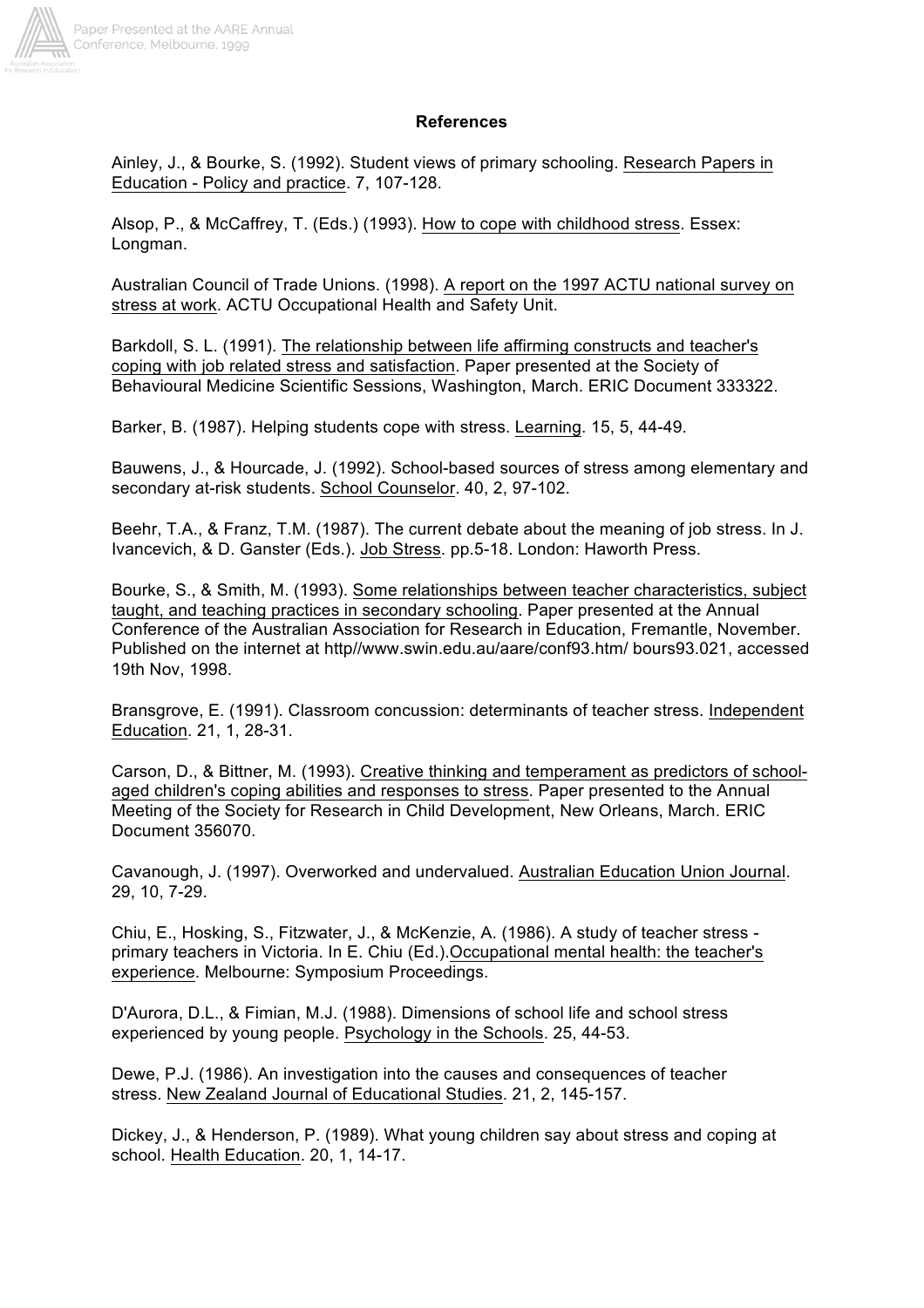

Donaldson, S.I. (1993). Effects of lifestyle and stress on the employee and organization: implications for promoting health work. Anxiety Stress and Coping: An International Journal. 6, 34-46.

Dubow, E., & Tisak, J. (1989). The relation between stressful life events and adjustment in elementary school children: the role of social support and social problem solving skills. Child Development. 60, 1412-1423.

Dworkin, A.G., Haney, C.A., Dworkin, R.J., & Telschow, R.L. (1990). Stress and illness behaviour among urban public school teachers.Educational Administration Quarterly. 26, 1, 60-72.

Elias, M.J. (1989). Schools as a source of stress to children: an analysis of causal and ameliorative influences. Journal of School Psychology. 27, 4, 393-407.

Elkind, D. (1988). The hurried child: growing up too fast too soon. Reading, M.A.: Addison-Wesley.

Farber, B.A. (1983). Stress and burnout in the human service professions. New York: Pergammon.

Fimian, M.J., & Blanton, L.P. (1987). Stress, burnout, and role problems among teacher trainees and first year teachers. Journal of Occupational Behavior. 8, 157-165.

Finlay-Jones, R. (1986). Factors in the teaching environment associated with severe psychological distress among teachers. Australian and New Zealand Journal of Psychiatry. 20, 304-313.

Firth, H., & Britton, P. (1989). "Burnout", absence and turnover among British nursing staff. Journal of Occupational Psychology. 62, 55-59.

Fletcher, B., & Payne, R.L. (1982). Levels of reported stressors and strains amongst schoolteachers: some U.K. data. Educational Review. 34, 267-278.

Forman, S.G., & O'Malley, P.L. (1984). School stress and anxiety interventions. School Psychology Review. 13, 2, 162-170.

Galloway, D., Pankhurst, F., Boswell, K., Boswell, C., & Green, K. (1984a). The health of primary school teachers. New Zealand Journal of Educational Studies. 19, 136-142.

Galloway, D., Pankhurst, F., Boswell, K., Boswell, C., & Green, K. (1984b). Mental health, absences from work, stress and satisfaction in a sample of New Zealand primary school teachers. Australian and New Zealand Journal of Psychiatry. 18, 359-363.

Garton, A., & Pratt, C. (1995). Stress and self-concept in 10 to 15 year-old school students. Journal of Adolescence. 18, 6, 625-640.

Gill, J.L. (1983). Personalised stress management. California: Counselling and Consulting Services.

Gordon, D. (1998). Absences among primary students attending public schools in New South Wales. New South Wales Department of Education and Training: Attendance and Home School Liaison. (Personal communication - 3rd August, 1998).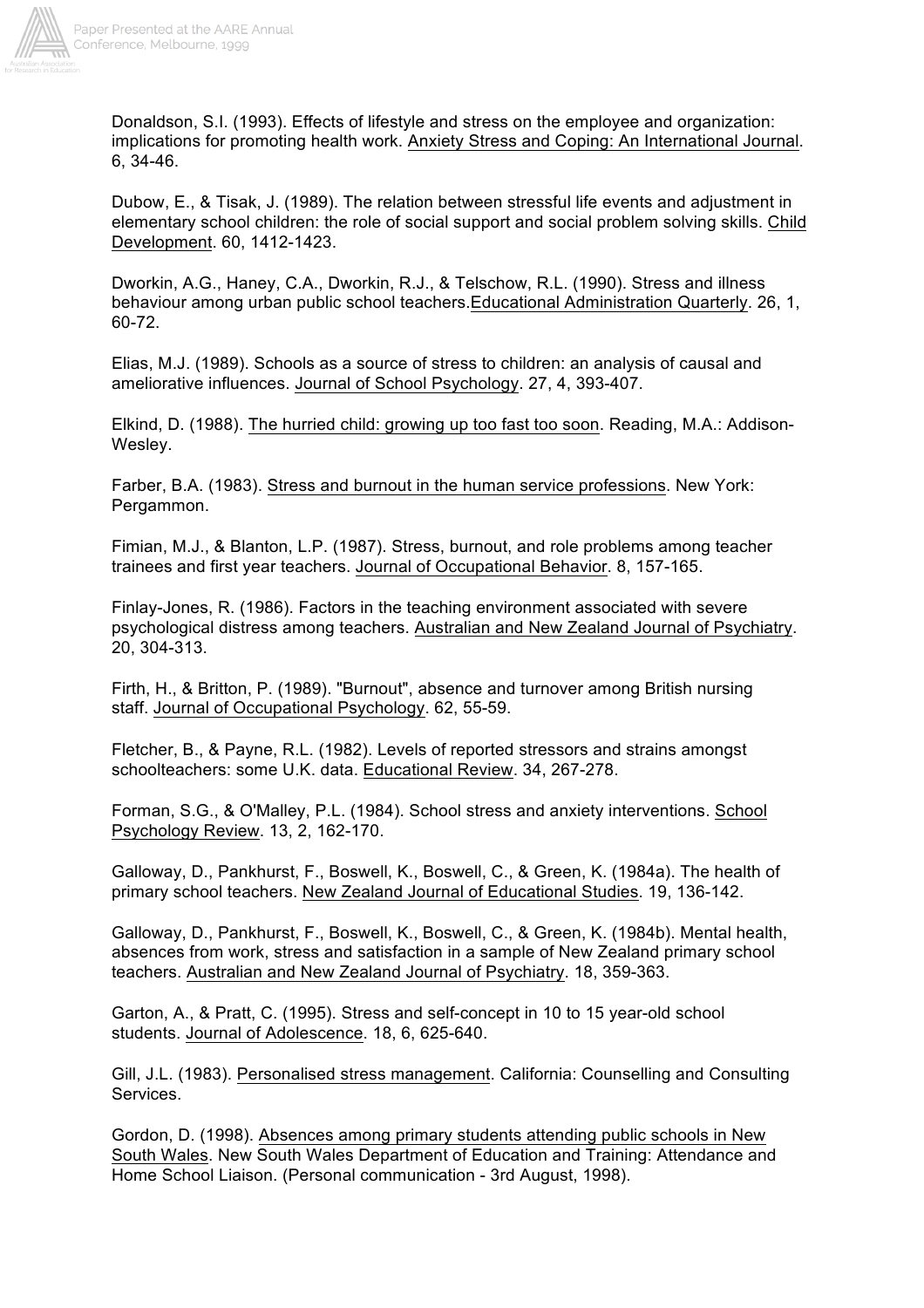

Gorrell, J., Bregman, N.J., Hunter, A.M., & Lipscomb, T.J. (1985). An analysis of perceived stress in elementary and secondary student teachers and full-time teachers. Journal of Experimental Education. 54, 1, 11-14.

Gray, J. (1993). Coping with unhappy children who exhibit emotional and behaviour problems in the classroom. In V. Varma (Eds.).Coping with unhappy children. pp.106-119. London: Cassell.

Greenhaus, J.H., & Parasuraman, S. (1987). A work-nonwork interactive perspective of stress and its consequences. In J. Ivancevich, & D. Ganster (Eds.). Job Stress. pp.37-60. London: Haworth Press.

Groen, J., & Bastiaans, J. (1975). Psychosocial stress, interhuman communication, and psychosomatic disease. In C.D. Spielberger, & Sarason, I.G. (Eds.). Stress and Anxiety. pp.27-49. Washington: Hemisphere.

Hipps, E., & Halpin, G. (1991). The relationship of locus of control, stress related to performance-based accreditation, and job stress to burnout in public school teachers and principals. Paper presented to the Annual Meeting of the American Educational Research Association, Chicago, April. ERIC Document 333557.

Ianni, F.A., & Reuss-Ianni, E.R. (1983). "Take this job and shove it!" A comparison of organisational stress and burnout among teachers and police. In B. Farber (Ed.). Stress and burnout in the human service professions. pp.82-96. New York: Pergammon.

Johnson, J.H. (1986). Life event stressors in childhood and adolescence. London: Sage Publications.

Johnstone, M. (1993). Teachers workload and associated stress. Research Report. Edingburgh: Scottish Council for Research in Education. ERIC Document 368716.

Jongeling, S., & Lock, G. (1993). Teacher stress in Western Australia: an interview study. Paper presented at the Annual Conference of the Australian Association for Research in Education, Fremantle. Published on the internet at http//www.swin.edu.au/ aare/conf93.htm/lockg93.327, accessed 19th Nov, 1998.

Kasl, S.V. (1980). The impact of retirement. In C. Cooper, & S. Kasl (Eds.). Current concerns in occupational stress. pp.137-186. London: Wiley & Sons.

Kiecolt-Glaser, J.K., & Glaser, R. (1988). Immunological consequences of acute and chronic stressors: mediating role of interpersonal relationships. British Journal of Medical Psychology. 61, 77-85.

Kieffer, J.C. (1994). Using a problem-focused coping strategy on teacher stress and burnout. Teaching and Change. 1, 2, 190-206.

Kyriacou, C. (1987). Teacher stress and burnout: an international review. Educational Research. 29, 2, 146-152.

Kyriacou, C., & Sutcliffe, J. (1978). Teacher stress: prevalence, sources and symptoms. British Journal of Educational Psychology. 48, 159-167.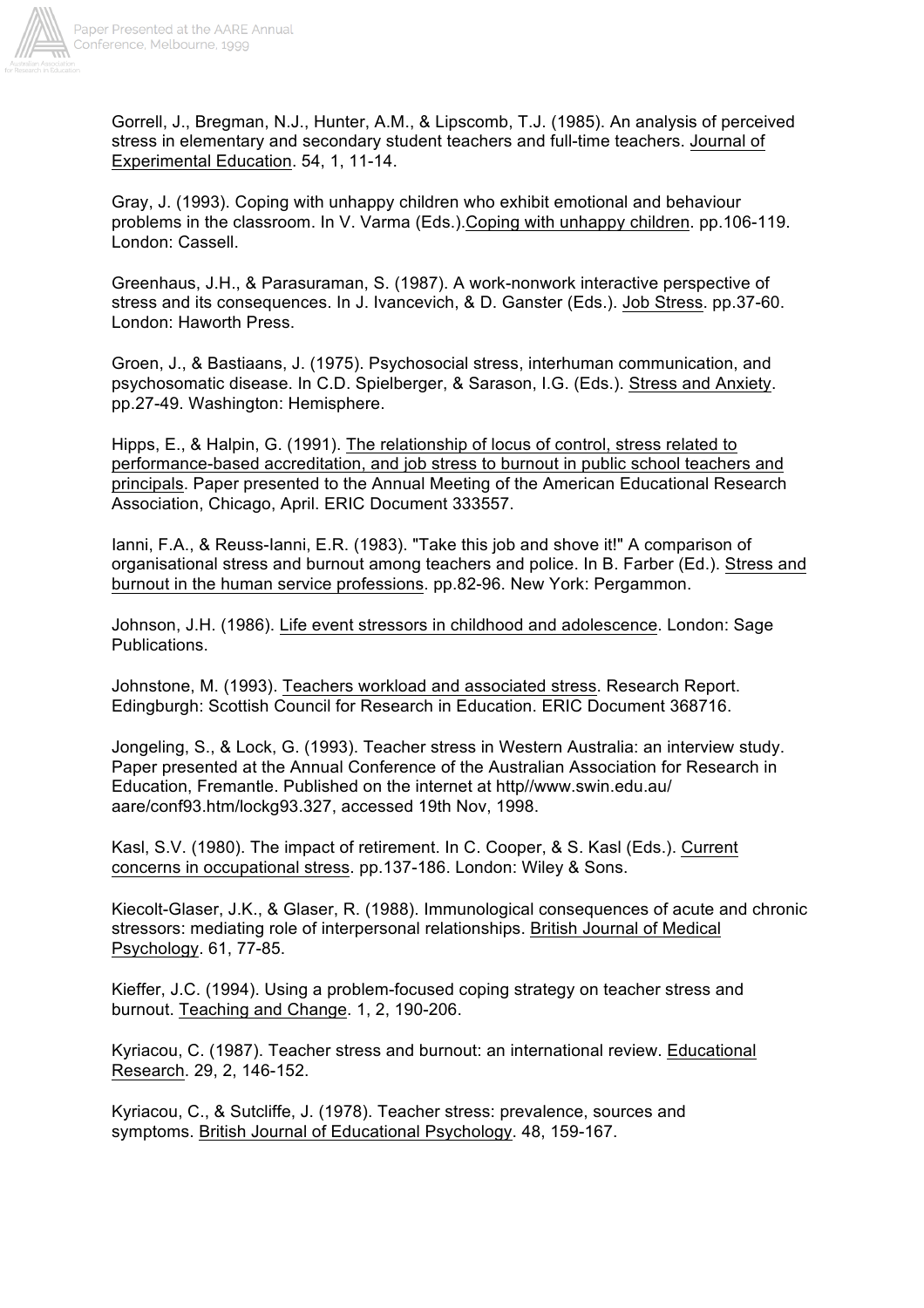

Laughlin, A. (1984). Teacher stress in an Australian setting: the biographical mediators. Educational Studies. 10, 1, 7-22.

Lazarus, R.S., & Folkman, S. (1984). Stress appraisal and coping. New York: Springer.

Le Riche, E. (1995). Combating Truancy in Schools. London: David Fulton Publishers.

Leonard, C.A.R. (1998). Stress and absenteeism in primary schools. Unpublished masters thesis. Newcastle: University of Newcastle.

Longfellow, C., & Belle, D. (1984). Stressful environments and their impact on children. In J. Humphrey (Ed.), Stress in childhood. pp.63-78. New York: AMS Press, Inc.

McCormick, J., & Solman, R. (1992). Teachers' attributions of responsibility for occupational stress and satisfaction: an organisational perspective. Educational Studies. 18, 2, 201-222.

McCormick, J., & Solman, R. (1993). Occupational stress and satisfaction of New South Wales department of school education teachers. Paper presented at the Annual Conference of the Australian Association for Research in Education, Fremantle, November. Published on the internet at http//www.swin.edu.au/aare/conf93.htm/ mccoj93.149, accessed 19th Nov, 1998.

Malik, J.L., Mueller, R.O., & Meinke, D.L. (1991). The effects of teaching experience and grade level taught on teacher stress. A lisrel analysis. Teaching & Teacher Education. 7, 1, 57-62.

Manning, M.R., & Osland, J.S. (1989). The relationship between absenteeism and stress. Work and Stress. 3, 3, 223-235.

Miller, P. (1995). Review of truancy in English secondary schools. In O'Keeffe, D. & Stoll, P. (Eds.). Issues of school attendance and truancy. pp.3-7. London: Pitman.

Monfries, M., & Hazel, G. (1995). Teacher stress: cognitive implications for teacher "burnout'. Paper presented at the Annual Conference of the Australian Association for Research in Education, Hobart, November. Published on the internet at http//www.swin.edu.au/aare/conf95.htm/monfm95.162, accessed 19th Nov, 1998.

Moracco, J.C., D'Arienzo, R.V., & Danford, D. (1982). The measurement of stress among regular classroom and special education teachers.Diagnostique. 7, 4, 229-241.

Mykletun, R. J. (1984) Teacher stress: perceived and objective sources, and quality of life. Scandinavian Journal of Educational Research. 28, 1, 17-45.

New South Wales Department of Education and Training. (1997a). The attendance of students in New South Wales government schools. Sydney: Author.

New South Wales Department of Education and Training. (1997b). Department of school education annual report 1996. Sydney: Executive Service Directorate.

New South Wales Department of Education and Training. (1998). Care & supervision of students - terms of settlement between the New South Wales Department of Education & Training and the New South Wales Teachers Federation. Sydney: Author.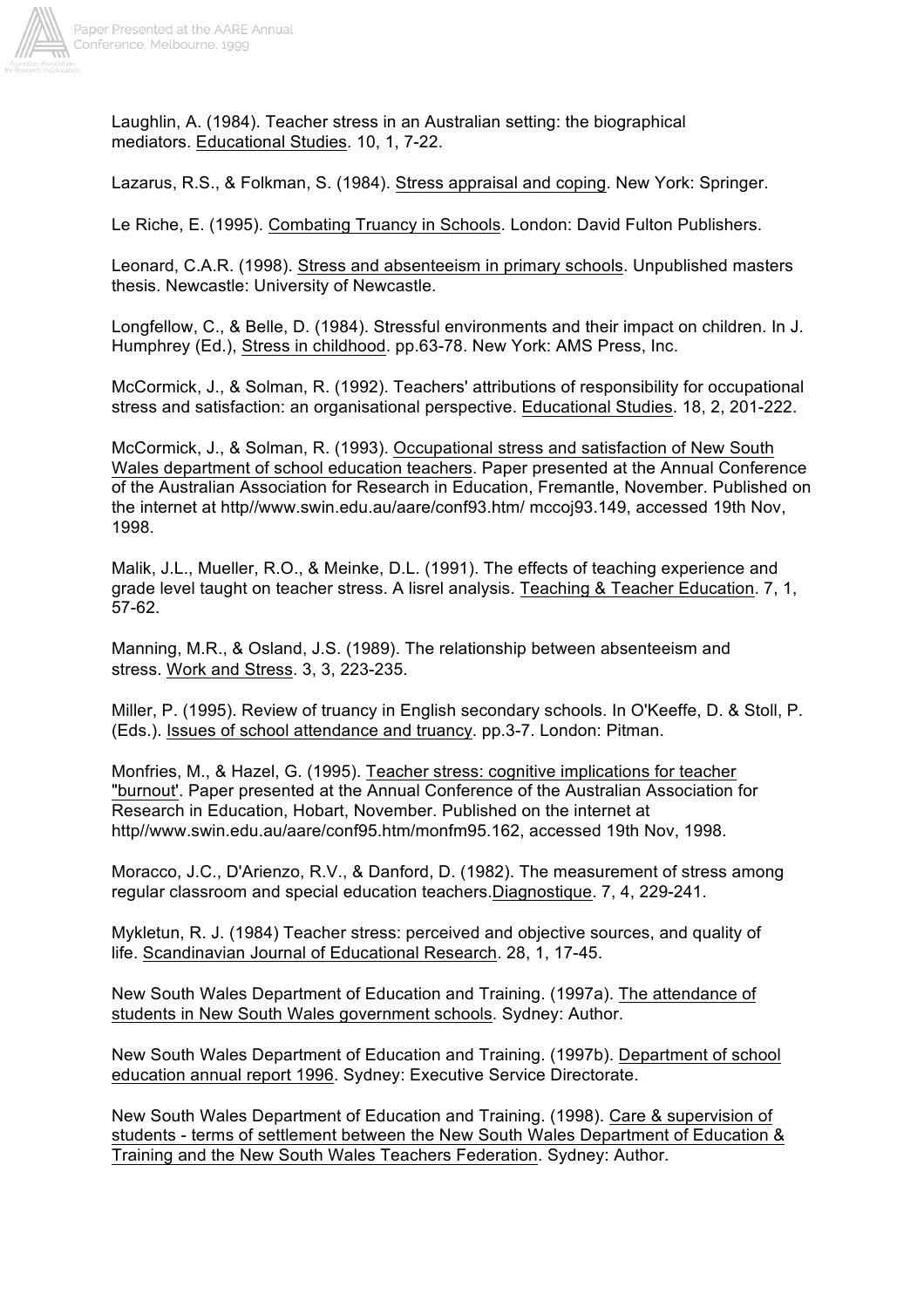

New South Wales Parliament. (1983). Occupational health and safety act 1983 No. 20. Sydney: Author.

Newberry, B., Jaikins-Madden, J., & Gerstenberger, T. (1991). A holistic conceptualization of stress and disease. New York: AMS Press.

O'Connor, P., & Clarke, V. (1990). Determinants of teacher stress. Australian Journal of Education. 34, 1, 41-51.

Otto, R. (1986). Teachers under stress: health hazards in a work role and modes of response. Melbourne: Hill of Content.

Paykel, E.S. (1978). Contribution of life events to causation of psychiatric illness. Psychological Medicine. 8, 245-254.

Pelletier, R. K. (1984). Healthy people in unhealthy places. New York: Delacorte Press.

Phillips, B.N. (1993). Educational and psychological perspectives on stress in students, teachers, and parents. Vermont: Clinical Psychology Publishing.

Pierce, M.B.C., & Malloy, G.N. (1990). Relationship between school type, occupational stress, role perceptions and social support.Australian Journal of Education. 34, 2, 145-152.

Rasbash, J., & Woodhouse, G. (1995). MLn command reference: version 1.0a. London: Institute of Education, University of London, Multilevel Models Project.

Reed, S. (1984). Stress: what makes kids vulnerable? Instructor. 93, 9, 28-32.

Reid, K. (1982). The self-concept and persistent school absenteeism. Journal of Educational Psychology. 52, 2, 179-187.

Reid, K. (1983). Retrospection and persistent school absenteeism. Educational Research. 25, 110-115.

Reid, K. (1985). Truancy and school absenteeism. London: Hodder & Stoughton.

Reid, K. (1986). Disaffection from school. Suffolk: Metheun & Co.

Salo, K. (1995). Teacher-stress processes: how can they be explained? Scandinavian Journal of Educational Research. 39, 3, 205-222.

Schofield, N.J. (1995). Positive effects of relaxation and music in limiting off-task behaviour of young children. Paper presented at the Annual Conference of the Australian Association for Research in Education, Hobart, November. Published on the internet at http//www.swin.edu.au/aare/conf95.htm/schon95.288, accessed 19th Nov, 1998.

Schofield, N.J., & Bourke, S.F. (1997). Absenteeism, student quality of school life and teacher stress in primary school. Paper presented to the EARLI Conference, Athens.

Schultz, E.W., & Heuchert, C.M. (1983). Child stress and the school experience. New York: Human Science Press, Inc.